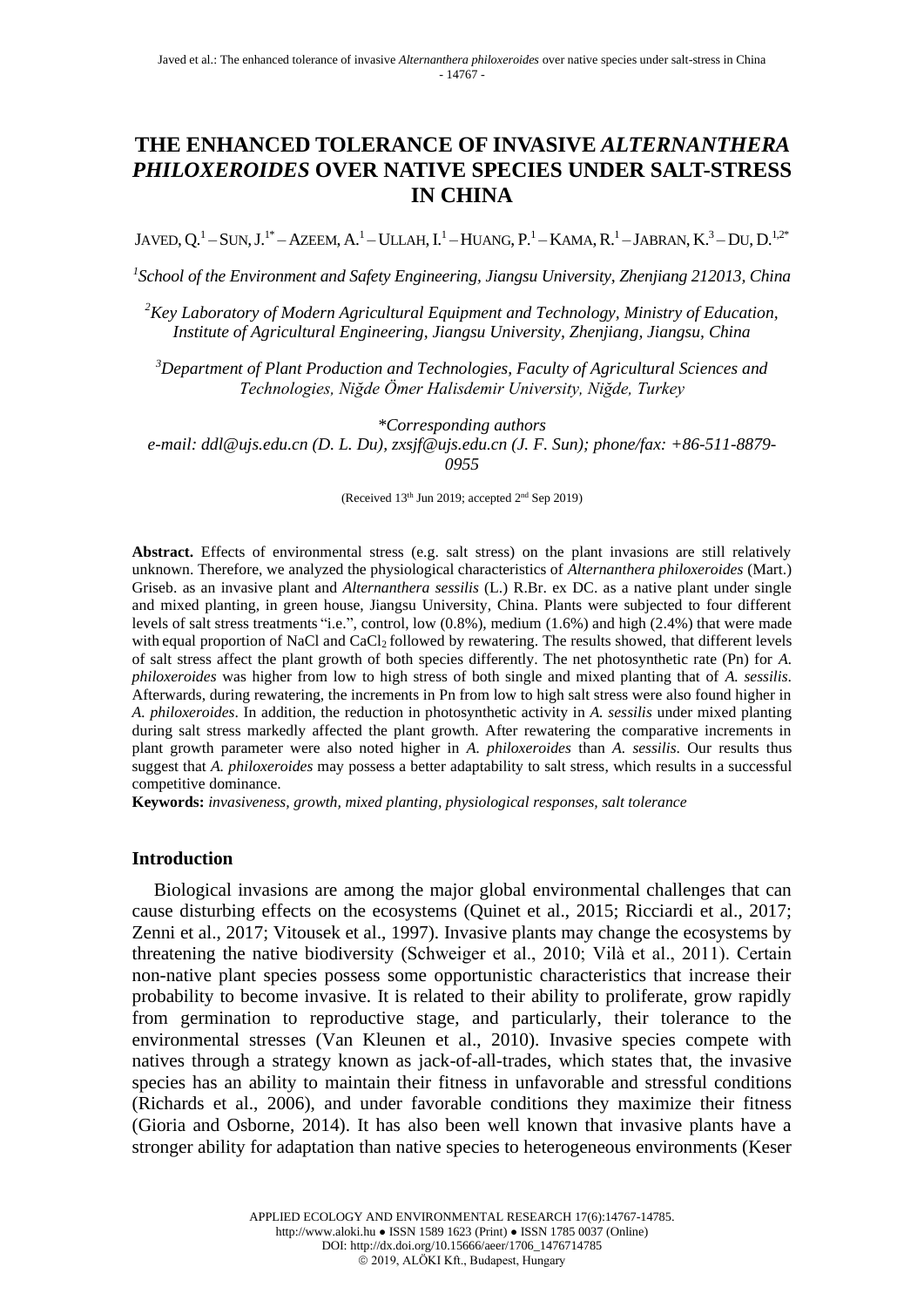et al., 2015; Drenovsky et al., 2012). Nonetheless, our knowledge is still limited about the survival, tolerance and competitive dominance of invasive plants over native plants regarding why and how they adapt to heterogeneous abiotic factors.

Among heterogeneous abiotic factors, salt stress is one of the major abiotic concerns, threatening crop productivity (Asrar et al., 2017). Salinity may play an imperative part in the plant invasiveness. Up to now, limited research work has been conducted in the area of the impact of salt stress on plant invasion, and some contradictory results were revealed by a few researchers. As Kolb and Alpert (2003) exhibited high salt stress significantly decreased the relative-competitive-ability of the native species. Whereas, Noe and Zedler (2001) pointed out that salt stress was affecting the invasion by invasive species. The two key principals through which high-salt-levels stressed the plants are: (i) increase in osmotic potential imposed water-stress on plants by the result of high solute concentrations in the soil, and (ii) oxidative stress caused by high-concentration of nonessential-ions is poisonous to plants (Flexas et al., 2012).

Stress causes the changes in cell-water relationships and the ability of the plant to absorb water from the root zone decreases gradually (Ashraf and Foolad, 2007). The decrease in the amount of available water affects the plant growth development (Memon et al., 2010; Habib et al., 2012). In saline-conditions, salinity disturbed the plants' morphological, physiological and biochemical processes. Particularly, its limiting the plant growth (Meloni et al., 2004; Sekmen et al., 2007; Amirjani, 2010) by damaging the net photosynthetic rate (Pn), stomatal conductance (gs), transpiration (E) and leaf water potential (ΨLW) (Van Kleunen et al., 2010; Azeem et al., 2017b; Zheng et al., 2009). Each parameter which is affected, influenced by many factors up to some extent, including the stress severity and the total duration (Nawaz et al., 2010), the plants species and genotypes (Croser et al., 2001; Morais et al., 2012), the concentration of saline solution (Kosma and Jenks, 2007).

The effects of salt stress on physiological features can be alleviated and recovered through rewatering. Rewatering of saline water is a good approach for a plant to recover and sustain its growth and improve plant survival under salinity stressed environment (Javed et al., 2018). Invasive plants may become more competitive than their cooccurring native plants due to their better adaptation under increasing salt stress (Ozaslan et al., 2016) following rewatering. Therefore, we selected invasive and native species for this research to find out the physiological responses under salt stresses which are rarely tested before. *Alternanthera philoxeroides* (Mart.) Griseb. was taken as invasive species for this research. It mainly spreads by stem and root sprouts and causes serious environmental problems globally. *A. philoxeroides* is a clonal invasive weed, native to South America but growing in both riparian strip and terrestrial zones (You et al., 2018; Schooler, 2012). While, *Alternanthera sessilis* (L.) known as sessile joyweed, was considered as native species. It is a very common plant found in Brazil and in many tropical and subtropical areas of Africa, South Asia, Japan, New Zealand, Pacific Islands, Central America and South America. *A. sessilis* prefers wet surroundings but can grow under a variety of soil conditions (Gunasekera, 2008). Consequently, this study could be a little contribution to our knowledge about the invasiveness of *A. philoxeroides* in saline conditions. To justify this statement, the purpose of this research was to examine how *A. philoxeroides* and *A. sessilis* respond to salt stress followed by rewatering based on physiological properties. Meanwhile, the study also focused on the competitive growth among *A. philoxeroides* and *A. sessilis* under stress and rewatering during mixed planting.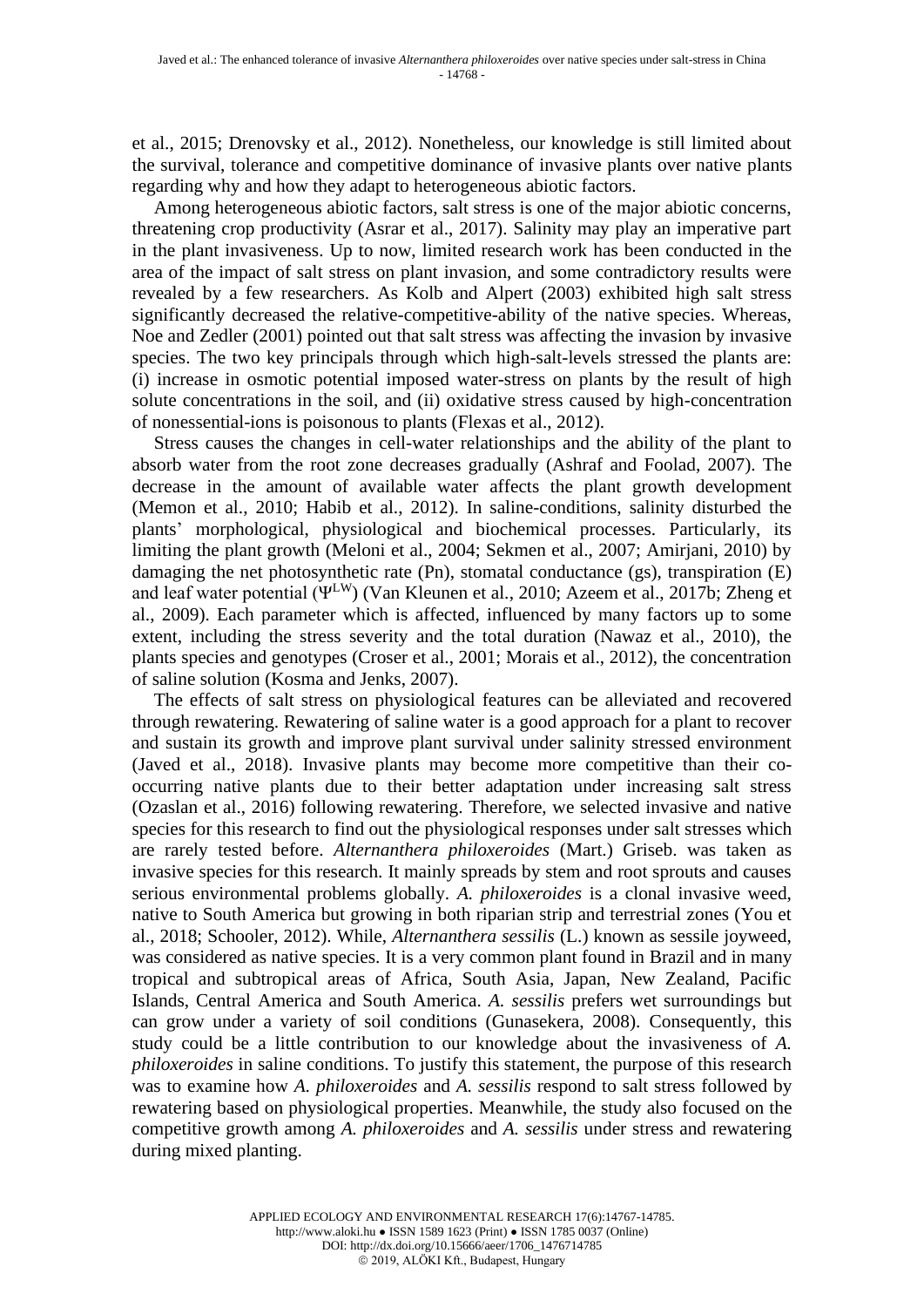## **Materials and methods**

### *Species*

*Alternanthera philoxeroides* (Mart.) Griseb is native to the high temperate region of South America . Except from the temperature zones, it has been also found in both aquatic and as well as in dry terrestrial habitats, and it continues to expand its range around the world. *A. philoxeroides* is considered as an invasive species in China, has phenotypic plasticity, high growth rate and more vegetative propagation (Chen et al., 2008, 2010; Yang et al., 2019). It mainly reproduces through stem and root splitting (Dong et al., 2010).

*Alternanthera sessilis* (L.) is native to Brazil, broadly distributed all over the tropic and sub-tropic regions of the word. *A. sessilis* prefers wetland areas and grows up to 1 m tall with white flowers. *A. sessilis* is a common leafy-vegetable, and is used as a medicinal plant in South-East- Asia. While, in many places of the world like Sri Lanka, the stems and leaves of *A. sessilis* are cooked and eaten as a vegetable (Hemakanthi de Alwis et al., 2006). In Tropical-Africa, *A. sessilis* is used in different ways, such as sauces and soup in Benin, as soup in Nigeria, as herb in Madagascar and as vegetable in Guinea. *A. sessilis* is also used for simple stomach problem, diarrhea, and as a plaster for diseased or wounded skin (Gunasekera, 2008; Niraimathi et al., 2013; Sun et al., 2010).

## *Site, culture condition and plant material*

The experiment was carried out at Jiangsu University, China (32.20°N, 119.45°E) (*Fig. 1*) under greenhouse conditions in early September 2018. The greenhouse had natural lighting with  $(25/18) \pm 2$  °C (day/night) temperature and 70% relative humidity. *A. philoxeroides* and *A. sessilis* were chosen for this experiment, and about 360 ramets per species were collected from the same habitat at the main campus of Jiangsu University. Afterwards, the ramets of both species were grown in nutrient soil filled plastic pots. The chemical and physical characteristics of the nutrient soil were: pH 7.0, organic matter 38%, total nutrients 3.8%, water content 20% and electrical conductivity of 2 ds/m. while, the size of experimental pots were: outer diameter 21 cm, inner diameter 17.7 cm, bottom diameter 11.4 cm and height 12 cm. All pots were randomly arranged and the plant of both species were planted with different densities in mono (2: 0, 0: 2) and mixed planting (2: 2). Each group was irrigated with strengthen Hoagland solution as compound fertilizer to meet the basic requirements and healthy growth of seedlings for a week to keep the plants at full water level without shortage level to a total of seven weeks. After one-week plants were irrigated with fresh water every two days up to saturation levels. In the  $2<sup>nd</sup>$  week of September, 2019, homogenous seedlings showing a healthy growth about 240 ramets per species were selected for treatments' implementation.

## *Treatments*

Plants were treated with different concentrations of salted water for two weeks, which were prepared by mixing equal quantities (1:1) of NaCl and  $CaCl<sub>2</sub>$  in fresh water. Salt concentrations were i) control  $(0\%)$ , ii) 0.8%, iii) 1.6%, and vi) 2.4% per liter of fresh water. The division of the treatments for *A. philoxeroides* and *A. sessilis* under single and mixed planting were; AP0: Control received 0% of NaCl and CaCl<sub>2</sub>;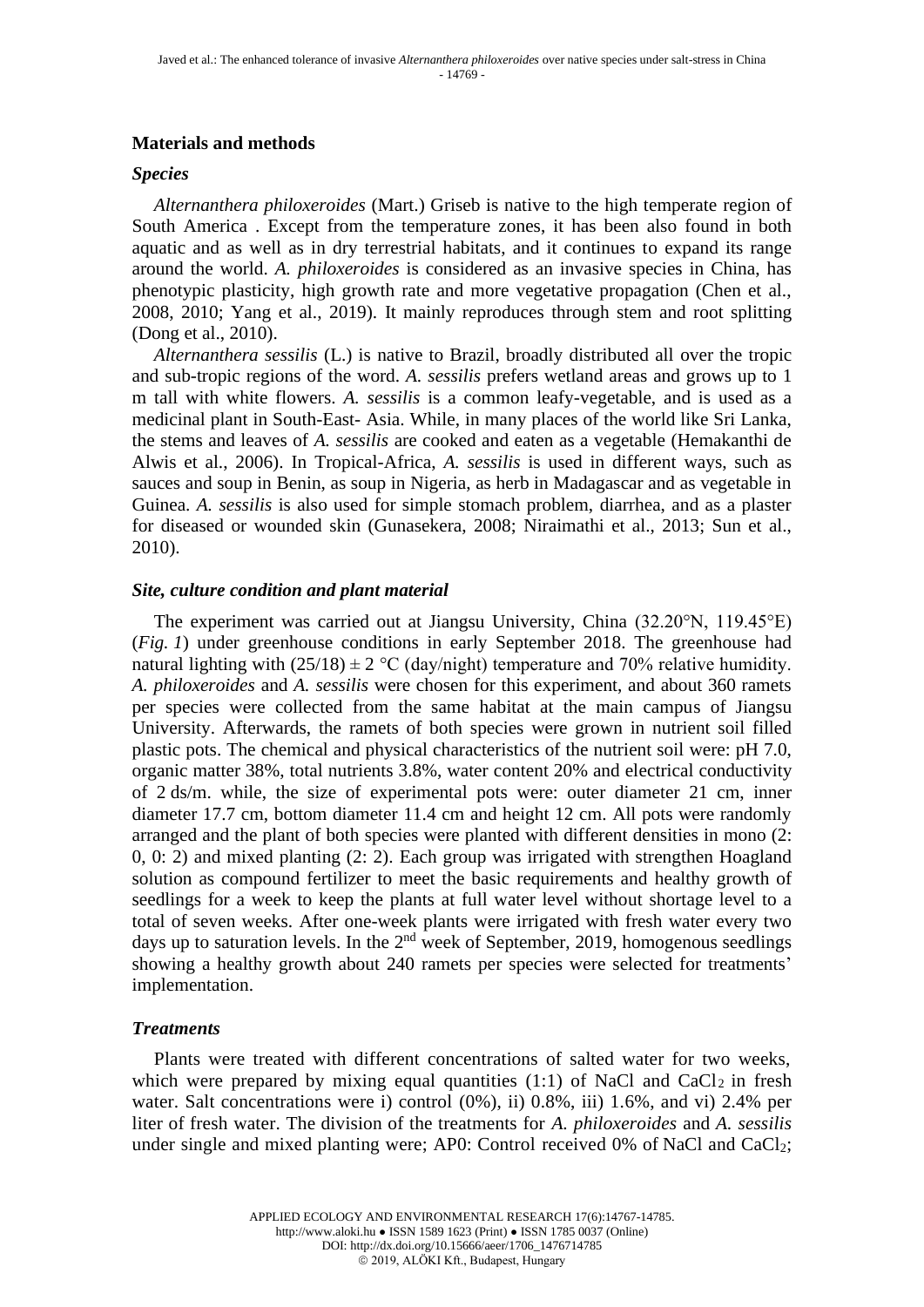AP1 received 0.8% of NaCl and CaCl<sub>2</sub>; AP2 received 1.6% of NaCl and CaCl<sub>2</sub>; AP3 received 2.4% of NaCl and CaCl<sub>2</sub>; AS0: control received 0% of NaCl and CaCl<sub>2</sub>; AS1 received 0.8% of NaCl and CaCl<sub>2</sub>; AS2 received 1.6% of NaCl and CaCl<sub>2</sub>; AS3 received 2.4% of NaCl and CaCl<sub>2</sub>; MAP0: control received 0% of NaCl and CaCl<sub>2</sub>; MAP1 received 0.8% of NaCl and CaCl<sub>2</sub>; MAP2 received 1.6% of NaCl and CaCl<sub>2</sub>; MAP3 received 2.4% of NaCl and CaCl<sub>2</sub>; MAS0: received 0% of NaCl and CaCl<sub>2</sub>; MAS1 received 0.8% of NaCl and CaCl<sub>2</sub>; MAS2 received 1.6% of NaCl and CaCl<sub>2</sub>; MAS3 received 2.4% of NaCl and CaCl<sub>2</sub>, respectively following rewatering. Control treatment received only the fresh water (*Table 1*).



*Figure 1. A map indicating the location of the sampling site*

Rewatering was done on the  $5<sup>th</sup>$  week from the onset of salt-stress treatments. The order of rewatering is shown in *Figure 2*. The experiment was conducted in randomized-block-design and a total of five replicates were chosen for each physiological measurement.

## *Photosynthetic traits and growth parameter measurements*

Net photosynthetic rate (Pn), stomata conductance (gs), and transpiration rate (E) were measured by using a portable LI-6400XT photosynthesis measurement system (*LI-COR, Lincoln*, NE, USA. We prefer the growing young leaves from the top rather than mature old leaves to check photosynthesis response and growth traits of *A. philoxeroides* and *A. sessilis* in salt-stress phase following rewatering. All these data were recorded during full-sunshine at 9:30–11:30 a.m. after every four days in both salt stress and rewatering phase, respectively. Five plants from each treatment group were selected for the measurement. The following settings were noted during data collection: photosynthetic active radiation (PAR) was 800 µmol m<sup>-2</sup> s<sup>-1</sup>, temperature 28 °C and CO<sub>2</sub> concentration was 500  $\mu$ mol mol<sup>-1</sup>.

Growth measurements were considered after salt stress and after rewatering in both cases. The measurements chosen for growth traits analysis were: plant's height (PH); stem-diameter (SD), root-length (RL), fresh-weight of shoot ( $FW<sup>S</sup>$ ), dry-weight of shoot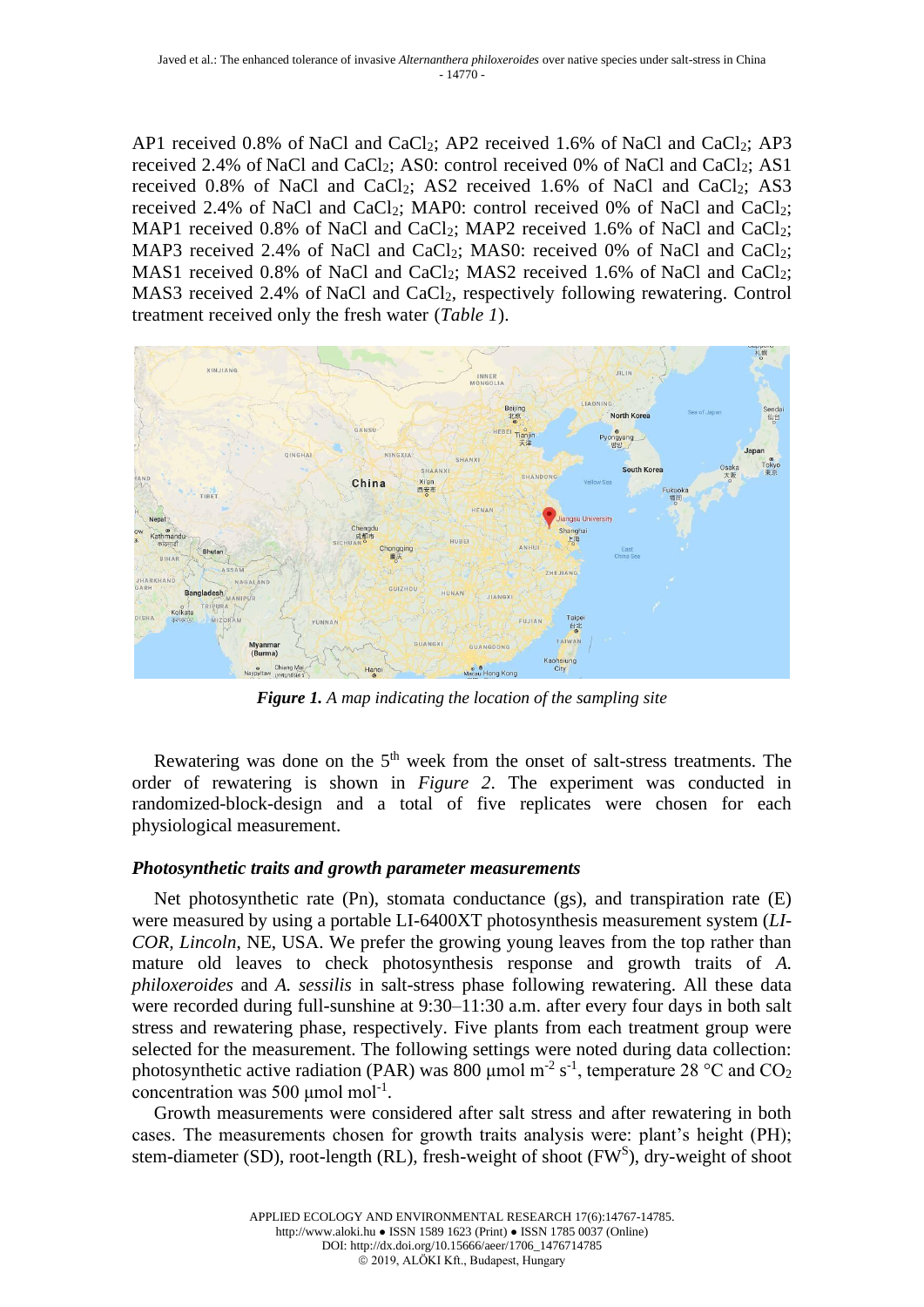(DW<sup>S</sup>), fresh-weight of root (FWR) and dry-weight of root (DWR). The PH was measured with a tape and SD was measured with the help of digital Vernier caliper. Afterwards,  $FW^S$ ,  $DW^S$ ,  $FW^R$  and  $DW^R$  were measured by using weighing scale.

| <b>Treatments</b> | Division of<br>treatments' levels | levels                                                         |      | Treatment 1 L fresh water medium in 1 L fresh water medium in<br>the quantity of NaCl (g L <sup>-1</sup> ) the quantity of CaCl <sub>2</sub> (g L <sup>-1</sup> ) |
|-------------------|-----------------------------------|----------------------------------------------------------------|------|-------------------------------------------------------------------------------------------------------------------------------------------------------------------|
| 0%                | Control                           | AS <sub>0</sub><br>AP0<br>MAS <sub>0</sub><br>MAP <sub>0</sub> | 0.0  | 0.0                                                                                                                                                               |
| 0.8%              | Low                               | AS1<br>AP1<br>MAS <sub>1</sub><br>MAP1                         | 4.0  | 4.0                                                                                                                                                               |
| 1.6%              | Medium                            | AS <sub>2</sub><br>AP2<br>MAS <sub>2</sub><br>MAP <sub>2</sub> | 8.0  | 8.0                                                                                                                                                               |
| 2.4%              | High                              | AS3<br>AP3<br>MAS3<br>MAP3                                     | 12.0 | 12.0                                                                                                                                                              |

*Table 1. Concentration of saline water for different treatment levels*

AS: *A. sessilis*; AP: *A. philoxeroides*; MAS: *A. sessilis* under mixed planting; MAP: *A. philoxeroides*  under mixed planting



*Figure 2. Rewatering order for plants treated with different concentration of salts*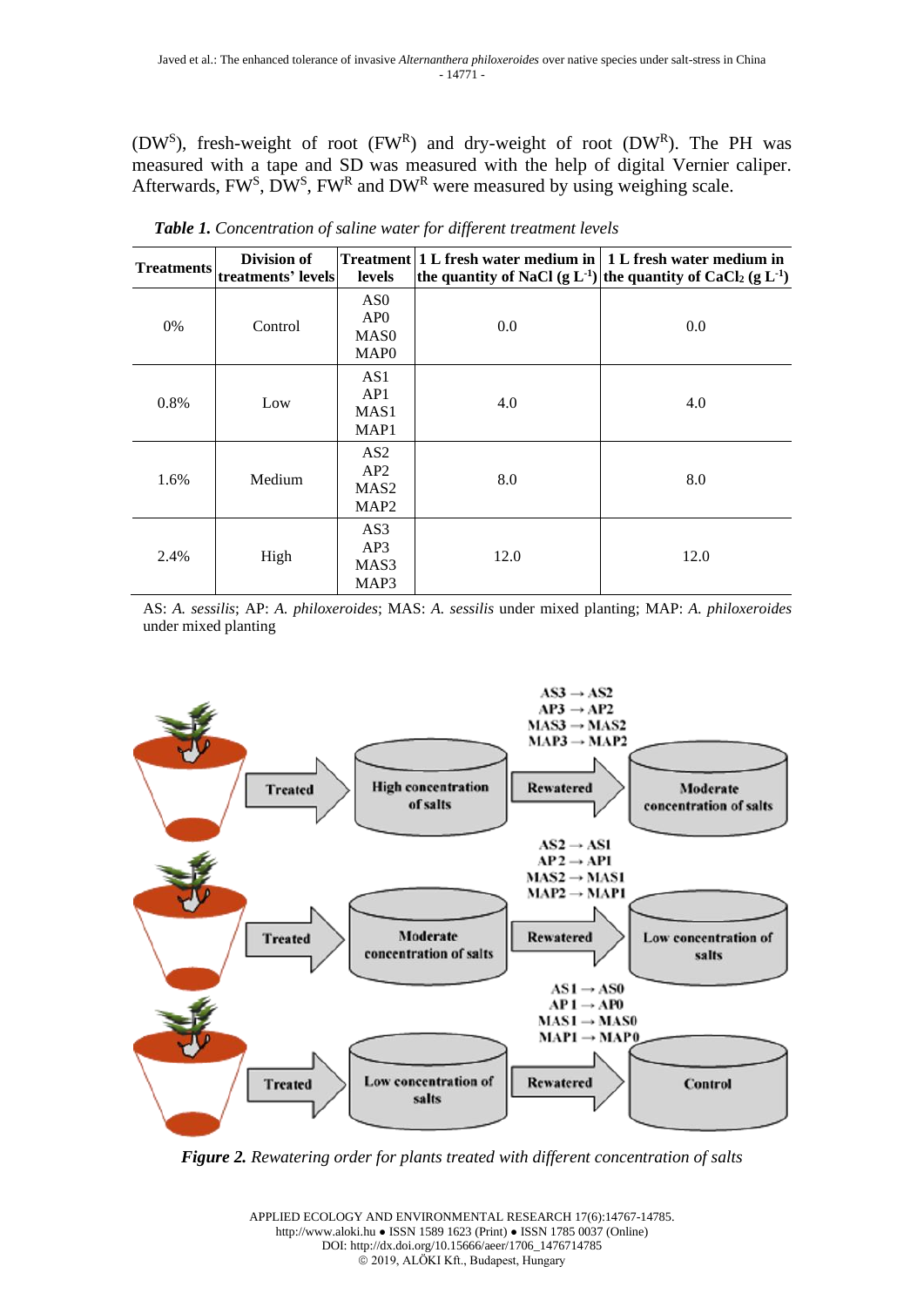### *Leaf water potential and water use efficiency*

Leaf water potential (ΨLW) of *A. philoxeroides* and *A. sessilis* were measured by using dew point microvolt meter in a C-52-SF universal sample room (Psypro, *Wescor*, USA). The  $\Psi^{LW}$  were recorded at 9:30–11:30 a.m. in salt stress subsequently in re-watering phase, respectively. While, water use efficiency (WUE) was calculated according to Javed et al. (2018):

$$
WUE = Pn / R_T
$$
 (Eq.1)

where Pn is the net photosynthetic rate and  $R<sub>T</sub>$  is the transpiration rate.

### *Statistical analysis*

All measurements were examined statistically through SPSS 22 software (SPSS Inc., Chicago, IL, USA) and Origin Pro 9.0. Variance analysis with two crossed fixed factors was applied to discriminate the effects of species, salt stresses, rewatering and their interaction on physiological characteristics and plant growth properties under mono and mixed planting. The Tukey test was applied to determine the differences at 5% significance level ( $P \le 0.05$ ) between means (n = 5).

### **Results**

#### *Physiological responses*

#### *Net photosynthetic rate, stomatal conductance and transpiration*

Net photosynthetic rate and stomatal conductance decreased significantly with increasing salt stress in comparison with the control. The response of the species to salt stress levels are given in *Table 2*. *A. philoxeroides* showed more tolerance from low to high concentration of salts. The values of Pn *for A. philoxeroides* at low concentration levels for single and mixed planting at AP1, MAP1 were 7.63 and 6.64 μmol (CO<sub>2</sub>) m<sup>-2</sup> s<sup>-1</sup>, higher than the values of Pn for *A. sessilis*, which were 6.68 and 4.90 µmol  $(CO_2)$  m<sup>-2</sup> s<sup>-1</sup> at AS1 and MS1, respectively. It was found that, Pn was affected more under high stress at AS3, AP3, MAS3 and MAP3 in *A. sessilis* compared to *A. philoxeroides* (*Fig. 3a*). Upon comparing, the average Pn values of *A. sessilis* and *A. philoxeroides*, mixed planting decreased the Pn values more in *A. sessilis* respectively. Similarly, the response of the gs to salt stress levels are given in *Table 2*. The reduction in gs was found higher at high concentration for both *A. philoxeroides* and *A. sessilis* but comparatively less in *A. philoxeroides*. The gs values in mol  $(H_2O)$  m<sup>-2</sup> s<sup>-1</sup> for both *A. philoxeroides* and *A. sessilis* at high concentration under single and mixed planting were AS3: 0.066 AP3: 0.094 and MAS3: 0.044, MAP3: 0.086, respectively. It was showed that, during competition under mixed planting, *A*. *sessilis* exhibited maximum reduction in *Np* and afterwards in Cs as compared to single planting (*Fig. 3b*).

The response of Pn and gs during salt stress following rewatering are also shown in (*Table 2; Fig. 3a, b*). It was observed that *A. philoxeroides* exhibited significantly better recovery from stress phase to re-watering phase. During rewatering, by comparing the means under salt stress and rewatering, the increments in Pn from low to high salt concentration (AP1  $(1\rightarrow 0)$ , AP2  $(2\rightarrow 1)$ , AP3  $(3\rightarrow 2)$ ) for single-A.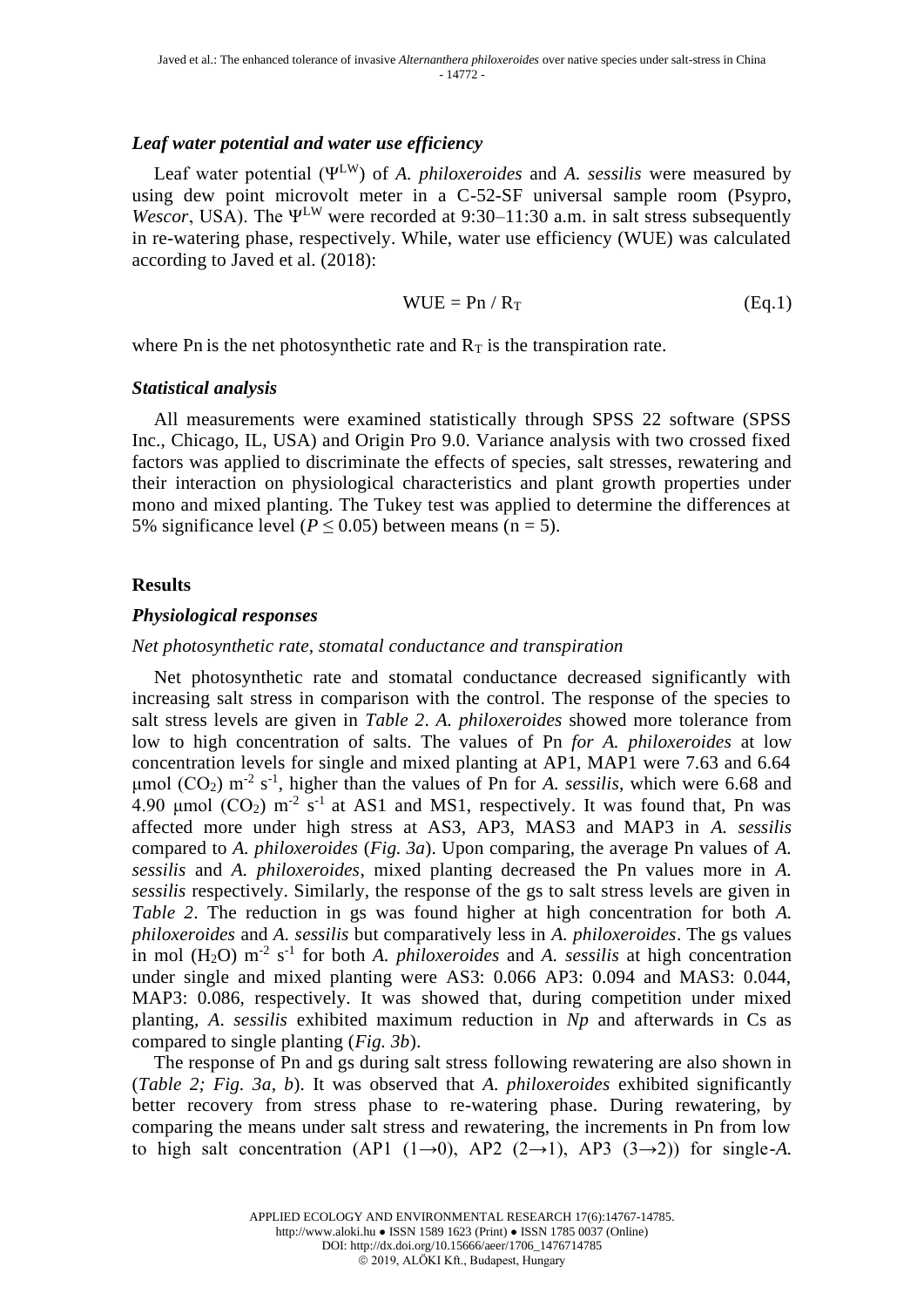*philoxeroides* were 21.50%, 19.95% and 13.70% but for single-*A. sessilis*, increments in Pn at AS1(1→0), AS2(2→1), AS3(3→2) were noted as 16.04%, 10.23% and 5.34%, respectively. The Pn was not recovered well even after rewatering in case of mix-*A. sessilis* and showed less recovery comparatively to mix-*A. philoxeroides* (*Fig. 3a*). In rewatering phase, the increments in gs under low to high salt stress were found lower in *A. sessilis* plants (*Fig. 3b*). Consequently, high salt stresses affected gs and left adverse effect under mixed planting (*Table 2; Fig. 3b*).



*Figure 3. Subsequent impact of salt stress under rewatering on (a) net photosynthetic rate and (b) stomatal conductance of A. philoxeroides and A. sessilis under single and mixed planting. Mean values sharing different letters are significantly different at p ≤ 0.05 under different salt treatment levels*

## *Transpiration, water use efficiency and leaf water potential*

*Table 2* represented the results of E, WUE and ΨLW. The results exhibited the significant differences among treatment species and their interactions. The values of E decreased during salt treatments at low to high concentration levels, as compared to control (*Table 2*). Transpiration of *A*. *sessilis* decreased significantly in the stress and recovered up to moderate level AS2 for single planting during re-watering phase as shown in *Figure 4a*. But the salt stress severely affected *A. sessilis* E at AS3 and it did not recover. The E declined in *A. philoxeroides* throughout salt treatments at low to high concentration levels, as compared to control and recovered well from low to high stress. Therefore, in the rewatering phase, *A. philoxeroides* is also showed better E under mixed planting and was found to be recovering well from low MAP1 ( $1\rightarrow 0$ ) to moderate level MAP2 (2→1) and less recovered at high level AP3 (3→2) and MAP3 (3→2) (*Fig. 4a*). Recovery of E confirms that *A. philoxeroides* can use more water to decrease the E and can improve plant development after rewatering. On the other hand, rewatering did not leave the positive effect on E recovery of the plant during competition with *A. philoxeroides* under mixed planting. Water potential (ΨLW) tends to decline as the relative water content of plant leaves decreases under stress condition. According to our results,  $\Psi^{\text{LW}}$  was affected with increasing salt stress compared with control (*Table 2*).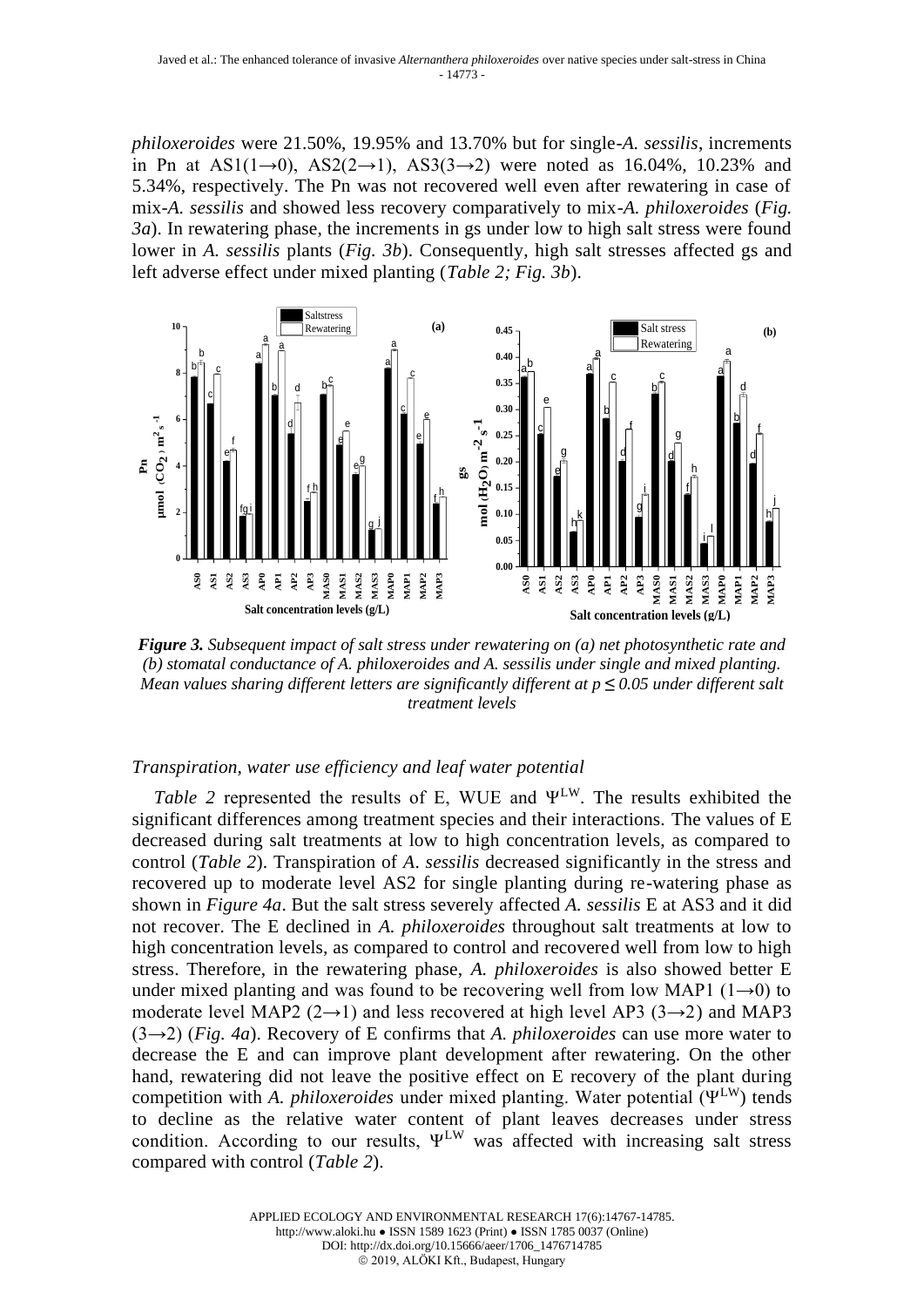|                             | <b>Salt stress</b> |          |       | <b>Rewatering</b>           |                |       |  |
|-----------------------------|--------------------|----------|-------|-----------------------------|----------------|-------|--|
|                             | DF                 | F        | P     | DF                          | F              | P     |  |
|                             | Photosynthesis     |          |       |                             | Photosynthesis |       |  |
| Т                           | 3                  | 3568.091 | 0.001 | 3                           | 3997.442       | 0.001 |  |
| S                           | 3                  | 299.171  | 0.001 | 3                           | 529.100        | 0.001 |  |
| $T\times S$                 | 9                  | 15.871   | 0.001 | 9                           | 20.350         | 0.001 |  |
| <b>Stomatal conductance</b> |                    |          |       | <b>Stomatal conductance</b> |                |       |  |
| T                           | 3                  | 6852.555 | 0.001 | 3                           | 1470.533       | 0.001 |  |
| S                           | 3                  | 395.100  | 0.003 | 3                           | 1366.023       | 0.001 |  |
| $T\times S$                 | 9                  | 9.920    | 0.001 | 9                           | 52.723         | 0.001 |  |
| <b>Transpiration</b>        |                    |          |       | <b>Transpiration</b>        |                |       |  |
| Т                           | 3                  | 3205.679 | 0.001 | 3                           | 7551.105       | 0.001 |  |
| S                           | 3                  | 486.264  | 0.004 | 3                           | 1138.365       | 0.001 |  |
| $T\times S$                 | 9                  | 2.368    | 0.007 | 9                           | 106.210        | 0.110 |  |
| <b>Water potential</b>      |                    |          |       | <b>Water potential</b>      |                |       |  |
| T                           | 3                  | 2160.235 | 0.001 | 3                           | 2345.998       | 0.001 |  |
| S                           | 3                  | 244.805  | 0.001 | 3                           | 311.879        | 0.001 |  |
| $T\times S$                 | 9                  | 22.4554  | 0.001 | 9                           | 50.907         | 0.015 |  |
| <b>Water use efficiency</b> |                    |          |       | <b>Water use efficiency</b> |                |       |  |
| Т                           | 3                  | 2053.659 | 0.001 | 3                           | 3601.187       | 0.001 |  |
| S                           | 3                  | 1185.221 | 0.021 | 3                           | 2054.185       | 0.105 |  |
| $T\times S$                 | 9                  | 971.110  | 0.011 | 9                           | 814.514        | 0.132 |  |

*Table 2. Variance analysis of photosynthetic parameters of A. philoxeroides and A. sessilis under salt stress followed by rewatering*

T<sub>=</sub> treatments, S<sub>=</sub> species, T $\times$ S<sub>=</sub> interaction among the treatments and species, significant at *P* ≤ 0.001 and  $P \leq 0.005$  according to two-way ANOVA

The WUE showed the significant increase for *A. sessilis* from control to low stress, and the increment after rewatering was found as 31.65% and 23.55% at AS1 and MAS1 followed by medium stress (27.55%, 22.03%) at AS2 and MAS2, respectively. The maximum increments in WUE were recorded under low and medium stress for *A. philoxeroides* (36.16%, 32.13%, 33.53% and 31.90) under AP1, AP2, MAP1 and MAP2, respectively (*Fig. 4b*). However, the stress-persuaded maximum reduction was noted for *A. sessilis* under high stress at AS3 and MAS3. While comparatively, rewatering was reducing the effect of salt stresses significantly, and exposed the significant rise in WUE for *A. philoxeroides* (*Fig. 4b*).

In case of single planting of *A. philoxeroides* and *A. sessilis*, the minimum decrease in  $\Psi^{LW}$  was noted as -1.18 MPa and -2.00 MPa under low concentration levels at AP1 and AS1, respectively for both species as compared to moderate and high stress levels. But, the maximum decrease in  $\Psi^{LW}$  was noted as -2.82 MPa and -3.10 MPa at AP3 and AS3, respectively. While under mixed planting, *A. sessilis* is becoming more sensitive to salt stress and ΨLW was affected seriously from moderate to high concentrations (*Fig. 5*). However, in the competition,  $\Psi^{\text{LW}}$  was severely decreased in *A. sessilis* as compared to *A. philoxeroides*, respectively. As a comparison between single and mixed plantation, salts badly affected the ΨLW in *A. sessilis* than *A. philoxeroides* (*Fig. 5*).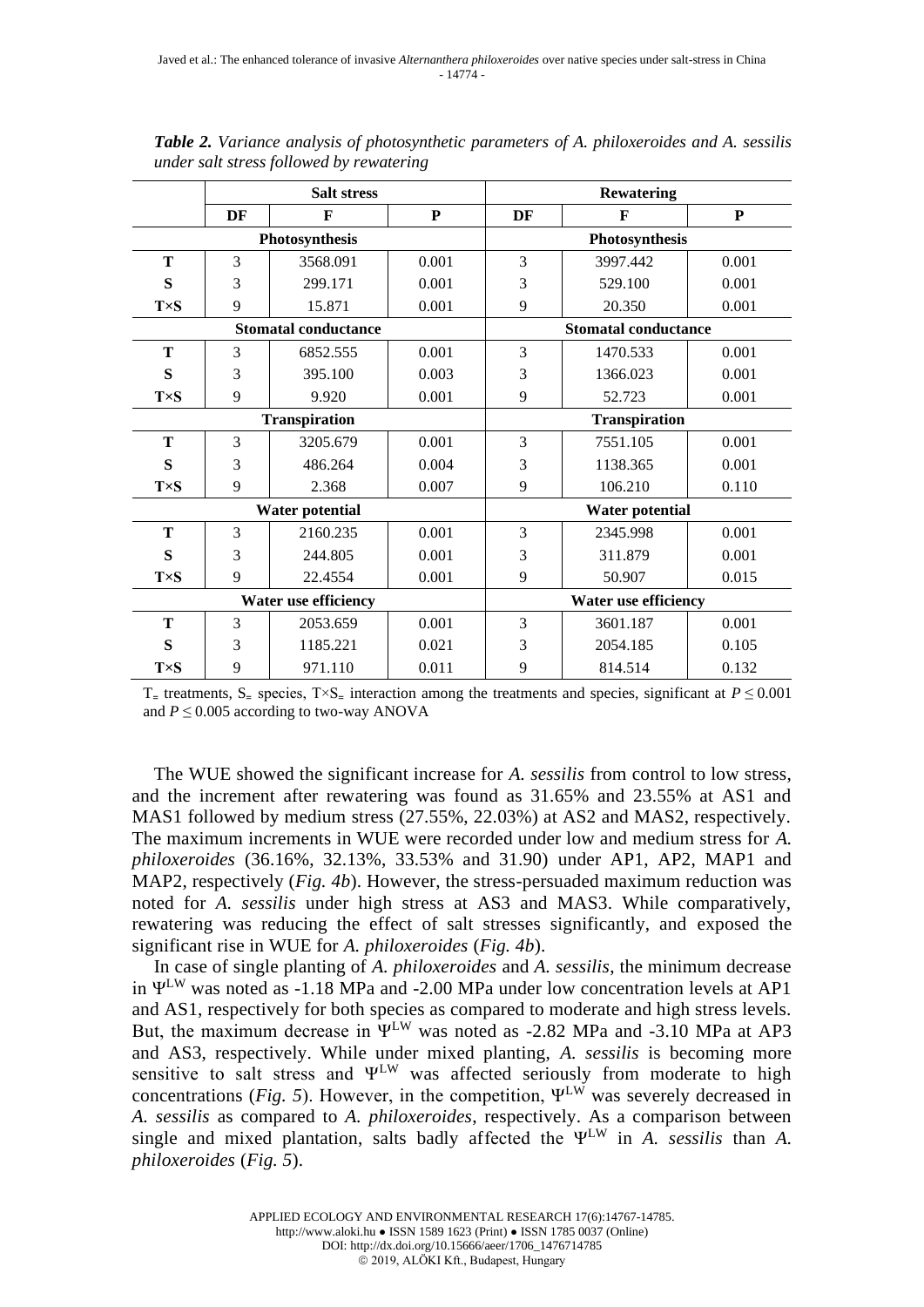

*Figure 4. Subsequent impact of salt stress under rewatering on (a) transpiration rate and (b) water use efficiency of A. philoxeroides and A. sessilis single and mixed planting. Mean values sharing different letters are significantly different at p ≤ 0.05 under different salts treatment levels*



*Figure 5. Subsequent impact of salt stress under rewatering in leaf water potential of A. philoxeroides and A. sessilis under single and mixed planting. Mean values sharing different letters are significantly different at p ≤ 0.05 under different salts treatment levels*

*Table 2* also presents the values of ΨLW in salt stress following rewatering. The recovery in ΨLW was found less in single-*A. sessilis* from low to high stress (*Fig. 5*). Water potential was not recovered at high concentration levels for single-*A. sessilis* plants. However, the degree of salts was still showed its adverse effect on *A. sessilis* in the increment of  $\Psi^{LW}$  from moderate to high stress even during re-watering under mixed planting (*Fig. 5*).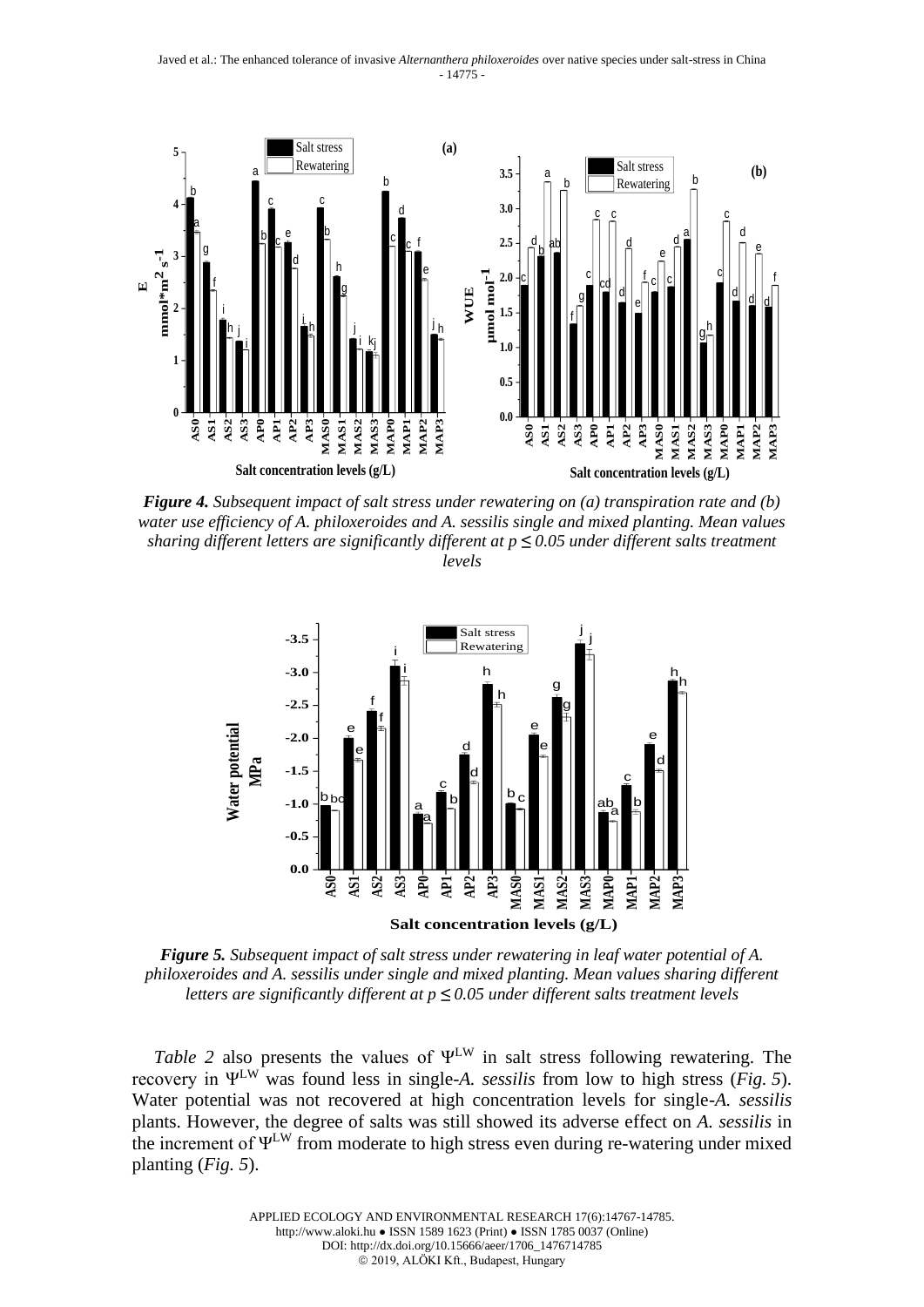### *Plant growth responses*

#### *Plant height and stem diameter*

Stresses significantly affected the growth of *A. sessilis* and *A. philoxeroides* through reduction in plant height and stem diameter. The results showed significant differences among treatments, species and their interactions of growth parameters (*Table 3*). Plants growth of *A. sessilis* is more affected in competition under mixed planting as compared to *A. philoxeroides* (*Fig. 6a, b*). *A. philoxeroides* showed more tolerance from low to high stress in single as well as in mixed planting. Plant height and stem diameter were significant as compared to control. Upon comparing *A. philoxeroides* with *A. sessilis* under single and mixed planting, the PH (cm) are AP1: 42.30, AS1: 36.80, AP2: 37.30, AS2: 31.80, AP3: 32.40, AS3: 28, MAP1:40.30, MAS1: 33.80, MAP2: 35.30, MAS2: 28.80, MAP3: 30.60, MAS3: 25.50 (*Fig. 6a*); following SD (mm) which are AP1: 3.71, AS1: 2.98, AP2: 3.42, AS2: 2.39, AP3: 2.97, AS3: 2.23, MAP1: 3.34, MAS1: 2.49, MAP2: 3.16, MAS2: 2.28, MAP3: 2.77, MAS3: 2.00 (*Fig. 6b*). So, the *A. sessilis* exposed its sensitivity during competition under mixed planting, more reduction was found in plant height and stem diameter (*Fig. 6a, b*).

The subsequent PH and SD under salt stress under rewatering are also explained in *Table 3*. It was observed that *A. philoxeroides* exhibited significantly better recovery from stress phase to re-watering phase. While in re-watering phase, by comparing the means, the increments in PH and SD under moderate to high salt stress was found to lower in *A. sessilis*. By comparing, relatively, more increments in PH and SD were found in *A. philoxeroides* (*Fig. 6a, b*). The increments in PH after rewatering are AP1: 24.60%, AS1: 13.62%, AP2: 17.29%, AS2: 12.15%, AP3: 7.95%, AS3: 5.72%, MAP1: 21.44%, MAS1: 12.89%, MAP2: 22.08%, MAS2: 7.99%, MAP3: 6.13%, MAS3: 1.16% (*Fig. 6a*); following by SD as AP1: 19.00%, AS1: 18.36%, AP2: 16.79%, AS2: 13.41%, AP3: 5.41%, AS3: 2.62%, MAP1: 21.60%, MAS1: 17.00%, MAP2: 15.28%, MAS2: 9.52%, MAP3: 4.48%, MAS3: 1.48%, respectively. Rewatering alleviate the effect of salt stress more effectively in *A. philoxeroides* and left positive impact on plant growth.



*Figure 6. Subsequent impact of salt stress under rewatering on (a) plant height and (b) stem diameter of A. philoxeroides and A. sessilis under single and mixed planting. Mean values sharing different letters are significantly different at p ≤ 0.05 under different salts treatment levels*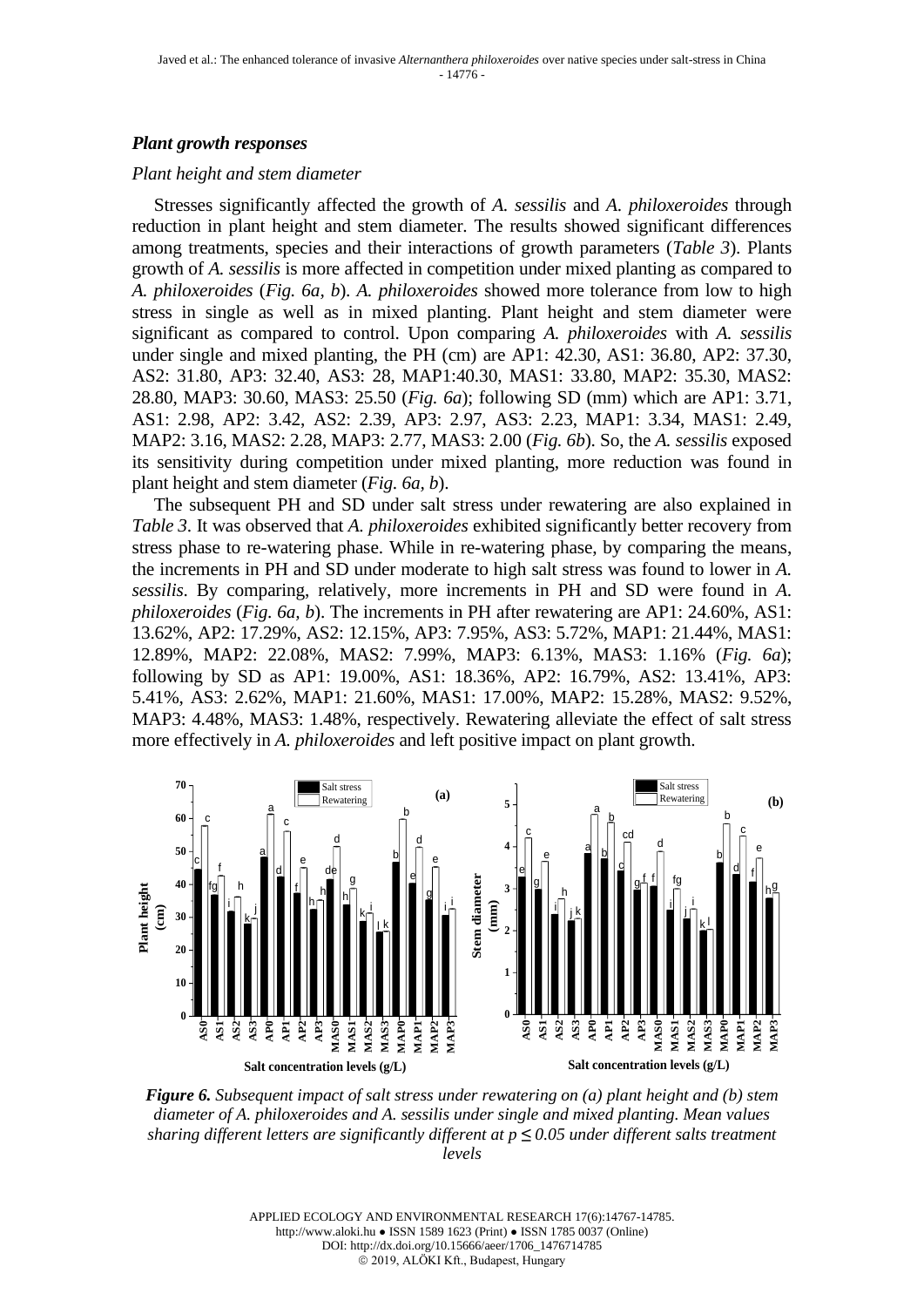## *Fresh and dry weight of shoot*

Fresh and dry weight of shoot of both species for each treatment was presented in *Table 3*. As expected, mean of Fresh and dry weight decreased depending on salt concentration (*Table 3; Fig. 7a, b*). The variations in the results of shoot fresh and dry weight are different in both species. FW<sup>S</sup> in single-A. sessilis is relatively more affected than mono-*A. philoxeroides* under high salt stress as AS3: 5.60 g, and AP3: 8.93 g following DW<sup>S</sup> as AS3: 0.20 g, and AP3: 0.28 g, respectively. While, in competition under mixed planting FW<sup>S</sup> and DW<sup>S</sup> of *A. sessilis* declined more comparatively with mixed-*A. philoxeroides* (*Table 3; Fig. 7a*). The FW<sup>S</sup> under mixed planting are MAS1: 10.30 g, MAP1: 21.27 g, MAS2: 5.20 g, MAP2: 12.43 g, MAS3: 2.57 g, MAP3: 7.97 g (*Fig. 3c*), following DW<sup>S</sup> as MAS1: 0.37 g, MAP1: 3.03 g, MAS2: 0.18 g, MAP2: 0.60 g, MAS3: 0.11 g, MAP3: 0.24 g, respectively (*Fig. 7b*). Though, *A. philoxeroides* showed more tolerance from low to high stress in both single and mixed planting.

*Table 3. Variance analysis of plant growth parameters of A. philoxeroides and A. sessilis under salt stress followed by rewatering*

|                       | <b>Salt stress</b> |              |           | <b>Rewatering</b>     |           |           |  |
|-----------------------|--------------------|--------------|-----------|-----------------------|-----------|-----------|--|
|                       | DF                 | $\mathbf{F}$ | ${\bf P}$ | DF                    | F         | ${\bf P}$ |  |
| <b>Plant height</b>   |                    |              |           | <b>Plant height</b>   |           |           |  |
| T                     | 3                  | 5598.254     | 0.001     | 3                     | 19956.761 | 0.001     |  |
| S                     | 3                  | 1355.258     | 0.001     | 3                     | 6534.237  | 0.001     |  |
| $T\times S$           | 9                  | 43.666       | 0.003     | 9                     | 504.682   | 0.001     |  |
| <b>Stem diameter</b>  |                    |              |           | <b>Stem diameter</b>  |           |           |  |
| T                     | 3                  | 2352.250     | 0.001     | 3                     | 70354.187 | 0.001     |  |
| S                     | 3                  | 2165.251     | 0.001     | 3                     | 5985.843  | 0.001     |  |
| $T\times S$           | 9                  | 71.146       | 0.005     | 9                     | 1110.258  | 0.070     |  |
| Fresh weight of shoot |                    |              |           | Fresh weight of shoot |           |           |  |
| T                     | 3                  | 3865.307     | 0.001     | 3                     | 3813.078  | 0.001     |  |
| S                     | 3                  | 887.035      | 0.001     | 3                     | 916.774   | 0.001     |  |
| $T\times S$           | 9                  | 11.948       | 0.171     | 9                     | 10.115    | 0.015     |  |
| Dry weight of shoot   |                    |              |           | Dry weight of shoot   |           |           |  |
| T                     | 3                  | 2044.585     | 0.001     | 3                     | 1669.187  | 0.001     |  |
| S                     | 3                  | 407.221      | 0.005     | 3                     | 284.552   | 0.005     |  |
| $T\times S$           | 9                  | 6.107        | 0.071     | 9                     | 29.741    | 0.011     |  |
| Fresh weight of root  |                    |              |           | Fresh weight of root  |           |           |  |
| T                     | $\overline{3}$     | 1515.276     | 0.001     | 3                     | 726.2045  | 0.001     |  |
| S                     | 3                  | 371.399      | 0.001     | 3                     | 209.3972  | 0.001     |  |
| $T\times S$           | 9                  | 2.711        | 0.018     | 9                     | 2.857     | 0.008     |  |
| Dry weight of root    |                    |              |           | Dry weight of root    |           |           |  |
| T                     | 3                  | 1519.2898    | 0.001     | 3                     | 618.984   | 0.001     |  |
| S                     | 3                  | 182.1445     | 0.001     | 3                     | 160.779   | 0.001     |  |
| $T\times S$           | 9                  | 26.1700      | 0.001     | 9                     | 24.602    | 0.001     |  |

T<sub>=</sub> treatments,  $S$ <sub>=</sub> species, T×S<sub>=</sub> interaction among the treatments and species, significant at  $P \le 0.001$ and  $P \leq 0.005$  according to two-way ANOVA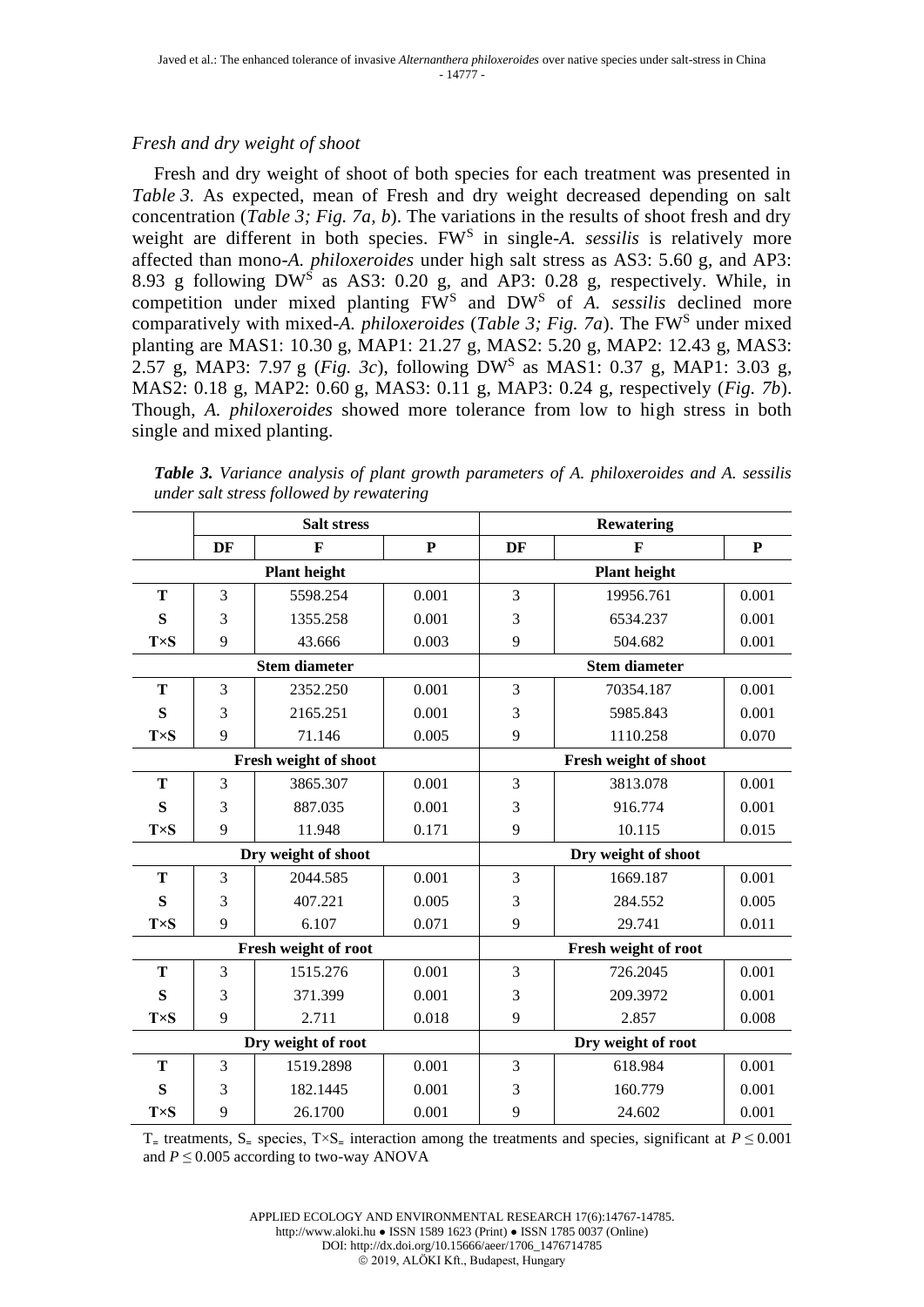

*Figure 7. Subsequent impact of salt stress under rewatering on (a) fresh weight of shoot, (b) dry weight of shoot, (c) fresh weight of root, and (d) dry weight of root of A. philoxeroides and A. sessilis under single and mixed planting. Mean values sharing different letters are significantly different at p ≤ 0.05 under different salts treatment levels*

Subsequent salt stress under re-watering, is shown in *Table 3* for FW<sup>S</sup> and DW<sup>S</sup>. The plants showed recovery significantly from stress phase to re-watering phase (*Fig. 7a, b*). During re-watering phase, the increments in FW<sup>S</sup> followed by DW<sup>S</sup> under moderate to high salt stress were found to lower in *A. sessilis* that are AS2: 33.06%, AP2: 67.47% and AS3: 18.89, < AP3: 30.28%; AS2:38.97%, AP2: 56.27% and AS3:19.74%, AP3: 36.14%, respectively (*Fig. 7a, b*). Relatively, the maximum increment in  $FW^s$  and  $DW^s$  was observed for single and mixed-*A. philoxeroides* as 87.22%, 71.94%, 56.27%, 51.00% while for mono and mixed *A. sessilis*, it was calculated as 66.67%, 60.28%, 43.52%, 24.42% at AP1, MAP1, AS1, and MAS1, respectively (*Fig. 7a, b*). Comparing with other stress levels after re-watering, relatively, more decrements in FW<sup>S</sup> and DW<sup>S</sup> were found in *A. sessilis* under mixed planting and minimum recovery found after rewatering.

#### *Fresh and dry weight of root*

Fresh and dry weight of root of both species for each treatment was presented in Table 3. FWR and DWR decrease by increasing salt concentration relatively affected more in *A. sessilis* than *A. philoxeroides* under high salt stress (*Table 3; Fig. 7c, d*). The FW<sup>R</sup> under single planting of *A. sessilis* at high concentration was observed as AS3: 6.23 g, and as AP3: 9.80 g (*Fig. 7c*) following DW<sup>R</sup> as AS3: 0.13 g, and as AP3: 0.34 g,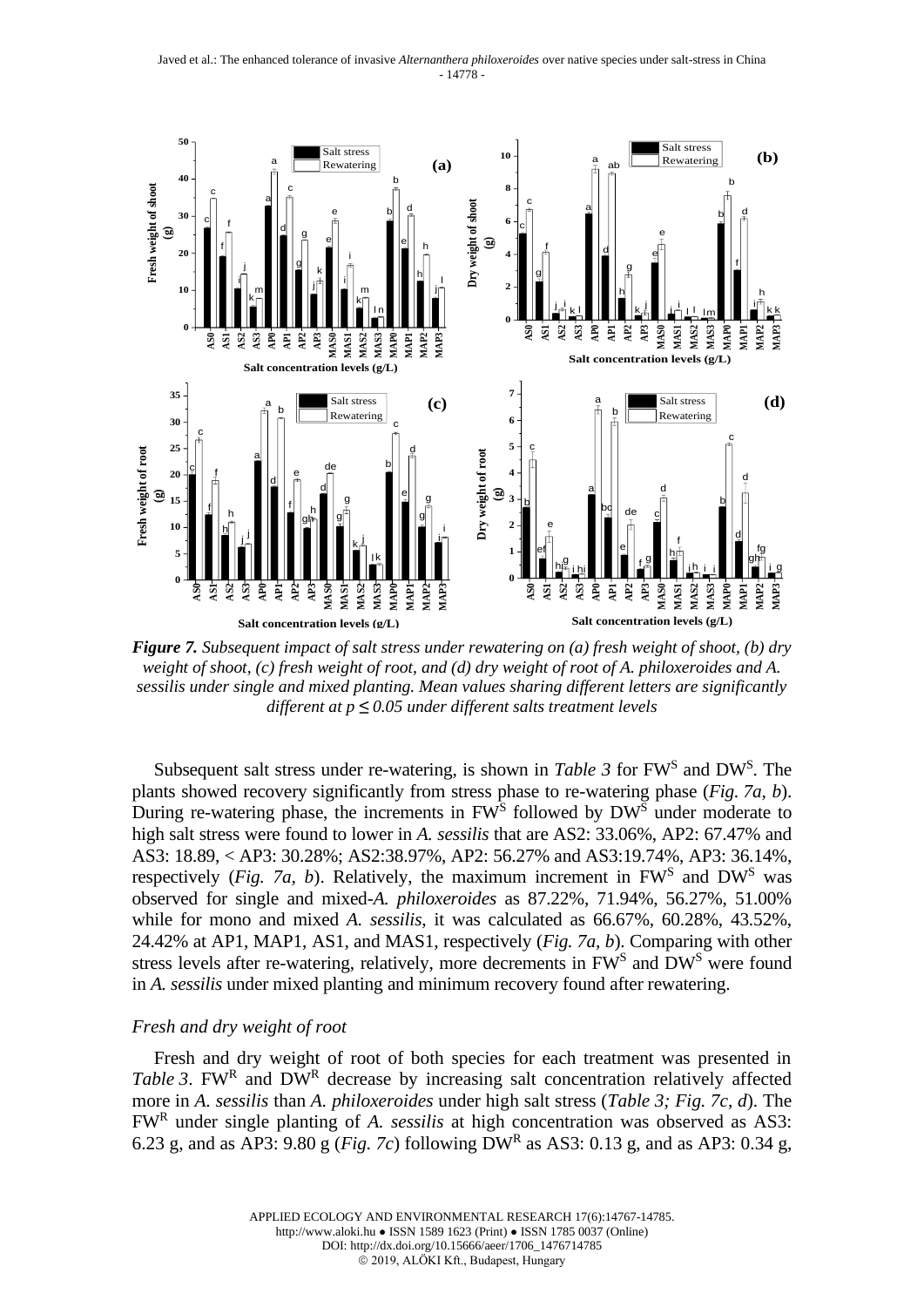respectively (*Fig. 7d*). Comparatively, the FW<sup>R</sup> of *A. sessilis* under mixed planting was affected more following the same trend by DW<sup>R</sup> , respectively. Though, *A. philoxeroides*  showed more tolerance from low to high stress in both single and mixed planting.

The FW<sup>R</sup> and DW<sup>R</sup> under salt stress following rewatering for both *A. philoxeroides*  and *A. sessilis* is shown in *Table 3*. Recovery in  $FW<sup>R</sup>$  and  $DW<sup>R</sup>$  is initiated during rewatering phase (*Fig. 7c, d*). The minimum increments were noted in  $FW<sup>R</sup>$  under moderate to high salt stress for *A. sessilis* which were AS2: 22.73%, AP2: 32.69% and AS3: 9.66%, AP3: 15.66% (*Fig 7c*), followed by DW<sup>R</sup> as AS2: 41.74%, AP2: 56.72% and AS3: 16.69%, AP3: 26.09%, respectively. The maximum increment in  $FW<sup>R</sup>$  and DW<sup>R</sup> were recorded for single and mixed-*A. philoxeroides* as 42.53%, 37.09%, 61.34%, 56.79% and 34.62%, 23.12%, 52.96%, 34.09% were found for single and mixed-*A. sessilis* at AP1, MAP1, AS1, and MAS1, respectively. By comparing with other stress levels after re-watering, relatively, more decrements in FW<sup>R</sup> and DW<sup>R</sup> were found in A. *sessilis* under mixed planting even after rewatering (*Fig. 7c, d*).

### *Combined effect of salt stress and invasive plant on native plant*

Using the linear regression equation to develop relationship between *A. philoxeroides* and *A. sessilis* under salt stress levels is shown in *Equation 2,* as given below:

$$
MAS(FWS) = 0.149Lss + 1.040MAP(FWS)
$$
 (Eq.2)

where *MAS (FWS)* is shoot fresh weight of *A. sessilis* under mixed planting; MAP(FWS) is shoot fresh weight of *A. philoxeroides* under mixed planting; *Lss* is salt stress levels.

It is well noted that the relationship between fresh weight of *A. philoxeroides* (MAP) under mixed planting, salt stress levels (Lss) and fresh weight of *A. sessilis* (MAS) under mixed planting can well characterize the combined effect of an invasive plant as *A. philoxeroides* and salt stress on its competitor native plant *A. sessilis*. The determination coefficient ( $\mathbb{R}^2 = 0.9310$ ), showed the best relationship between shoot fresh weight, salt stress and species and it is fitted better with the linear regression equation as compared with the other growth parameters.

#### **Discussion**

Salinity is a toxic environmental stress and severely influences several growth traits (Ashraf et al., 2012), particularly the photosynthetic rate. Salt stress initially damages the plant roots, disturbs the soil water potential and slows the growth rate of plants (Abbas et al., 2014). In our studies, the interaction between the species and salt stress has shown the significant differences (*Tables 2* and *3*). The salt stress limited the Pn as a result of stomata closure in both *A. sessilis* and *A. philoxeroides*. The Pn *of A. philoxeroides* and *A. sessilis* responded in a different way to different salt stresses (*Fig. 3a*). During the whole period of salt stresses, comparatively, plants kept a lower gs in single and mixed-*A. sessilis* at high salt concentrations (AS3 and MAS3) (*Fig. 3b*) and directly influenced the Pn. Low Pn had an adverse effect on PH and SD in *A. sessilis* (*Fig. 6a, b*), that was the cause of reduction in FW<sup>S</sup>, DW<sup>S</sup>, FW<sup>R</sup>, and DW<sup>R</sup> (*Fig. 7a, b, c, d*). It may be because of the disturbed leaf-water-status caused by distribution and accumulation of salts within the plant body that in turn has a marked impact on the plant water and nutrients uptake, resulting in toxicity and low ΨLW (Ashraf and Foolad, 2007; Zaki, 2016). The variations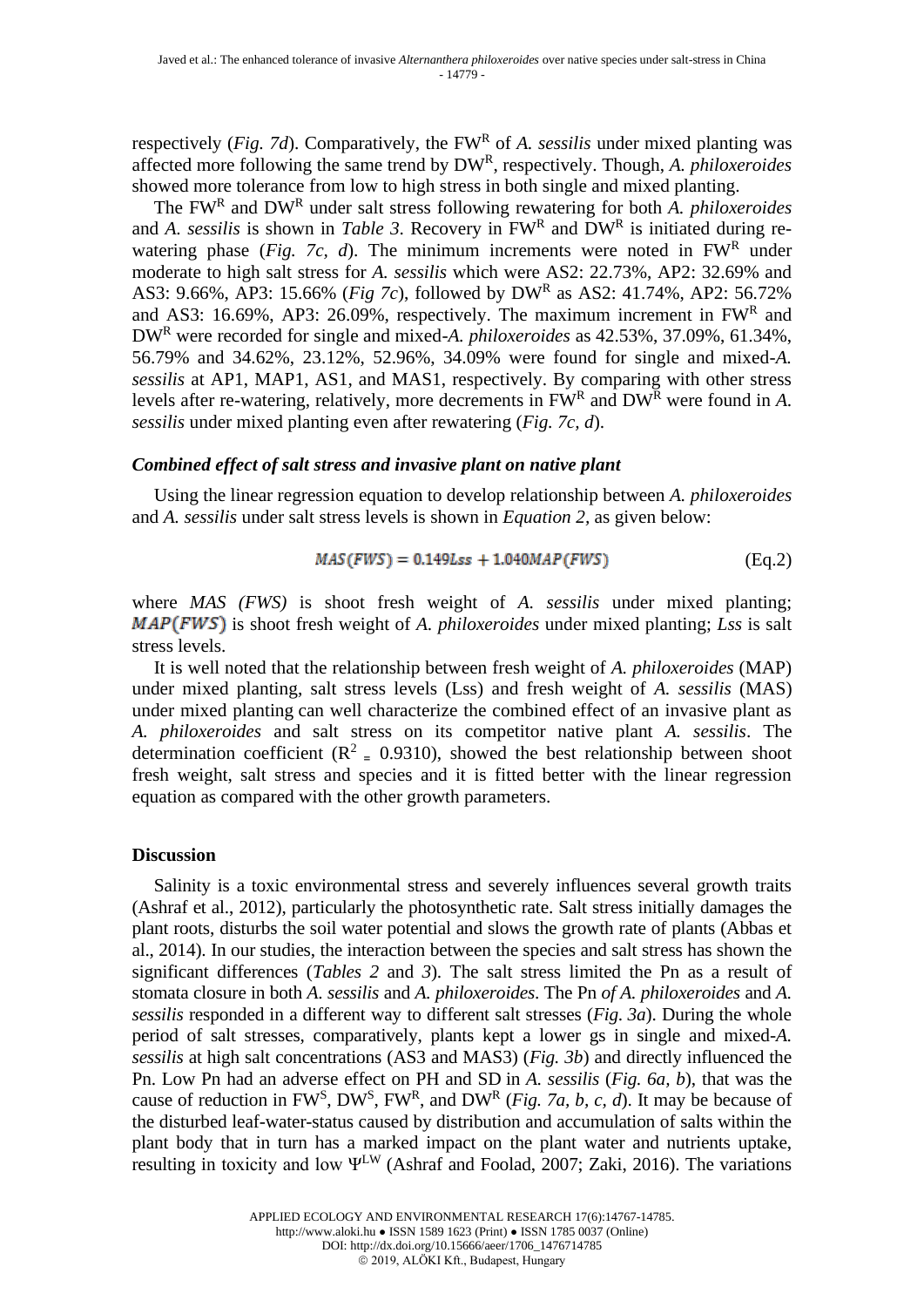in ΨLW within tissues (*Fig. 4*) from low (AS1, AP1, MAS1, MAP1), medium (AS2, AP2, MAS2, MAP2) and high stress (AS3, AP3, MAS3, MAP3) in both species under single and mixed planting affected the opening and closing of stomata in *A. sessilis* under mixed planting (*Fig. 3b*). It caused an imbalance in gaseous exchange, and decreased the E (*Fig. 4a*). Under these circumstances, plants have to utilize extra energy to make biochemical adjustments through osmolytes' accumulation for extracting water from the soil. This additional energy is diverted from the processes involved in plant growth, and results in marked reduction in yield and plant growth development (Munns and Tester, 2008; Ashraf et al., 2018), as noted in *A. sessilis* under single and mixed planting at AS3 and MAS3, respectively to *A. philoxeroides* (*Figs. 6* and *7*).

During competition under mixed planting, *A. sessilis* might be suppressed by two factors; one is competition with *A. philoxeroides* and other is its sensitivity to high salt stress. The combined effect of *A. philoxeroides* and salt stress on growth of *A. sessilis* is explained through linear regression (*Eq. 2*). In their meta-analysis, Van Kleunen et al. (2010), demonstrated that invasive species had higher values for numerous beneficial parameters of plant physiology, such as Pn and WUE than native species. Accordingly, *A. philoxeroides* showed photosynthetic tolerance from low stress levels (AP1 and MAP1) to high stress levels (AP3 and MAP3) under both single and mixed planting. Thus, this condition confirmed the best-threshold adaptability of photosynthetic traits and tolerance of *A. philoxeroides* under saline environment. Quinet et al. (2015) have also reported that *Impatiens parviflora* DC. is a better competitor in stress environments characterized by low water availability and shade. *Impatiens parviflora* copes well with shady conditions, it is tolerant to water-stress and maintains the photosynthetic activity under water-stress conditions. Ozaslan et al. (2016) did experiment on two invasive *Physalis species* and found that both species have a potential to withstand against water limited supply and high salinity environment. Although, WUE increased strongly in response to water stress (*Fig. 4b*), and plants adjusted their water potential (*Fig. 4a*) to maintain their water regulation for the fitness and continuation of growth. *A. philoxeroides* also grew well with high FW<sup>S</sup>, DW<sup>S</sup>, FW<sup>R</sup> and DW<sup>R</sup> and tolerate salt stresses from low to high concentration of salts at AP1, AP2, AP3 and more effectively and strongly under mixed planting at MAP1, MAP2, and MAP3 relative to its competitor *A. sessilis* (*Fig. 7a, b, c, d*). Liu et al., 2018 examined the response of three invasive and one native species under low, moderate and high water with low or high nitrogen availability. The growth, biomass and development of invasive species were higher relative to the native plant. Besides, higher salt accumulation in leaves of *A. sessilis* lowered the soil-water potential and in high stress at MAS3 prevented water uptake from soil to plant, causing dehydration of plants, with high reduction in PH, SD, (*Fig. 6a, b*). According to Qian and Ricklefs (2006) and Weed and Schwarzländer (2014), invasive plants have competitive advantages over neighboring native species. But these characteristics are varying from species to species and according to the kind of environmental stress (Lorenzo et al., 2010).

Rewatering relieved the stress and left better result on plant growth and development (Javed et al., 2018). But under stress, the variation in plant growth (*Figs. 6a, b, 7a, b, c, d*) did not associate with Pn recovery (*Fig. 3a*) when plant suffered under high stress conditions in *A. sessilis*. The production part of photosynthesis might have been used for the regeneration of ribulose-1,5-disphosphate. Therefore, at that point, an increment in Pn values for *A. sessilis*' plants under mixed planting noted as MAS1: 11.08%, MAS2: 9.25%, MAS3: 4.10%, which was not helpful in recovery of *A. sessilis*' plants (*Fig. 3a*). However, *A. philoxeroides* recovered and maintained its growth and photosynthetic traits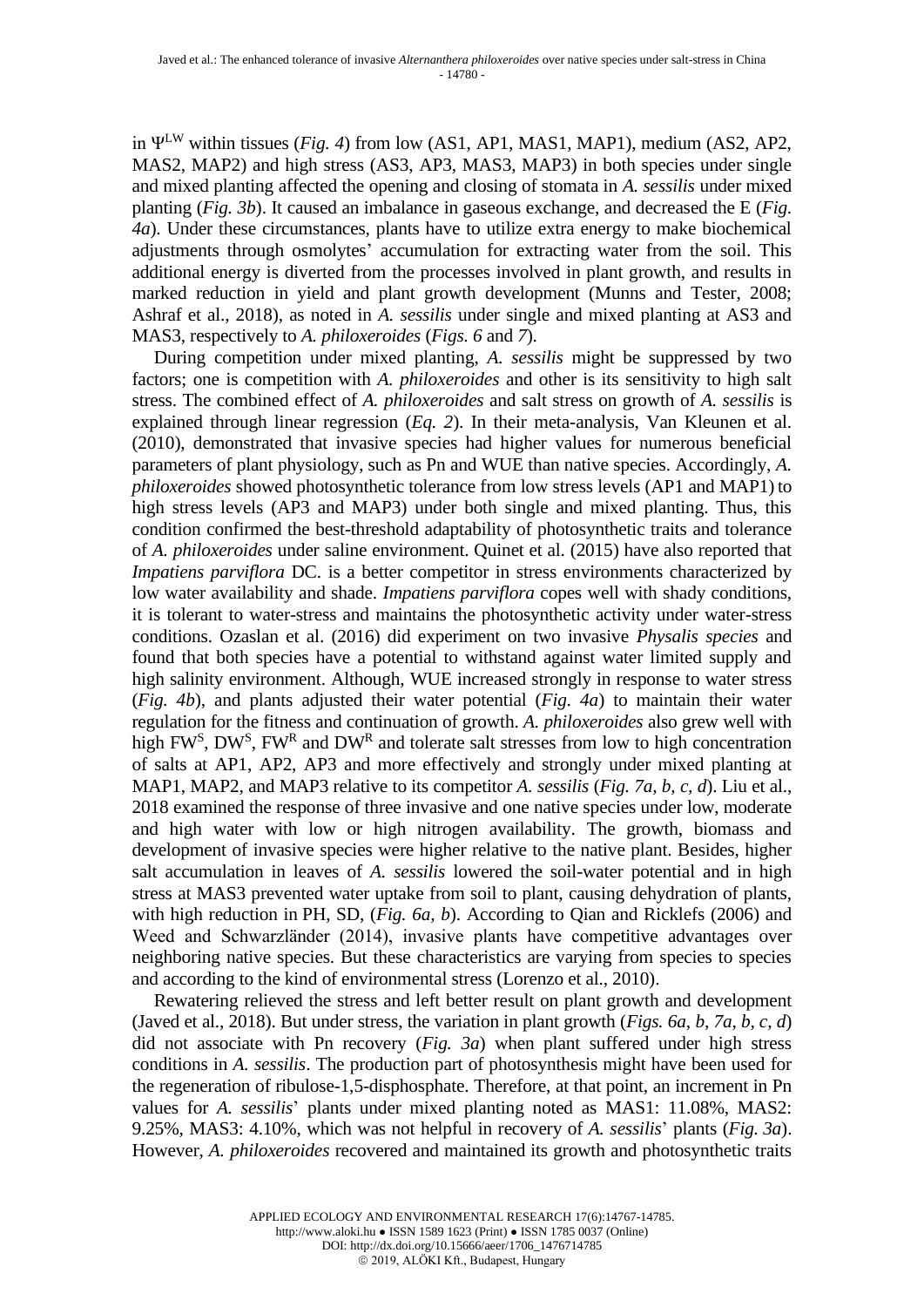effectively under single planting (at AP1, AP2, and AP3) subsequent under mixed planting (at MAP1, MAP2, and MAP3) as compared to control levels. Our results supported by findings of Yousfi et al. (2016) for all species of *Medicago laciniata* (L.) and Xing et al. (2018) for *Orychophragmus violaceus*, are proposed that reduction in gs after severe drought-stress, resulted in declined Pn with slow plant growth, as found in *A. sessilis*. Thus, unhealthy growth of *A. sessilis* was observed due to inadequate wateruptake that abruptly decreased the E (*Fig. 4a*). Water regulation through stomata under high stress could not maintain to stable water content and is becoming the reason of reduction in leaf-water-potential. Accordingly, it was hard for *A. sessilis* to improve its growth after rewatering due to the excessive salts-stresses under AS3, MAS2 and MAS3, respectively.

Salt stress following rewatering is found as an important index which specifies the better growth of plant after re-watering and a good method to utilize saline water after dilution in order to safe fresh water resources (Javed et al., 2017a, b; Xing et al., 2018). Because addition in water content after re-watering was directed to the Pn increment comparatively in leaves of *A. philoxeroides* with high growth rate and biomass as PH, SD,  $FW^S$ , DW<sup>S</sup>, FW<sup>R</sup> and DW<sup>R</sup> under both single and mixed planting conditions. The massive reduction of water potential by decreasing E under high stress exposed the wilting point, and high demand of water for plants (Azeem et al., 2017a). For that reason, it is also needed for plants to be rewatered before wilting-stage. The relative effect of salts after rewatering, under mono planting of *A. philoxeroides* at AP1 (1→0), AP2 (2→1), AP3  $(3\rightarrow 2)$  was almost the same with mixed planting under MAP1  $(1\rightarrow 0)$ , MAP  $(2\rightarrow 1)$  and MAP (3→2), respectively. It is concluded that salts were more toxic to plant growth of *A. sessilis* under single-AP3 and all levels of mixed planting, because of its sensitive nature suppressed through competition with *A. philoxeroides* as an invasive plant. It is also demonstrated that *A. philoxeroides* has a good competition ability with its competitive native plant *A. sessilis* and has a stress bearing adaptability to stressful environmental conditions.

## **Conclusions**

In this article, we identified physiological and growth traits linked to salts-stresses tolerance in *A. philoxeroides* and *A. sessilis*. The physiological and growth response confer the competitive capability to both species under stressful environment. Under salt stress followed by rewatering, *A. philoxeroides* had higher values of Pn, gs, ΨLW, PH and SD with high biomass (FW<sup>S</sup>, DW<sup>S</sup>, FW<sup>R</sup>, and DW<sup>R</sup>) than *A. sessilis* in both single and mixed planting. Nevertheless, the competitive ability of the invasive plant *A. philoxeroides* was higher than that of the native species *A. sessilis* under mixed planting. Comparatively, *A. philoxeroides* showed better effect of rewatering with good improvement in plant growth. It can be concluded that, under single and mixed planting, tolerance of *A. philoxeroides* to salt stresses and its restoration after rewatering may aid its invasion success over *A. sessilis* species. Thus this study will be an initial prediction about future distribution of *A. philoxeroides* in the saline environment. In addition for future perspective, the further study could be done by considering different environmental factors based on their biological characteristics. Therefore, investigating the relationship between plant growth and environmental factors is helpful for predicting the invasive potential of non-native plant species.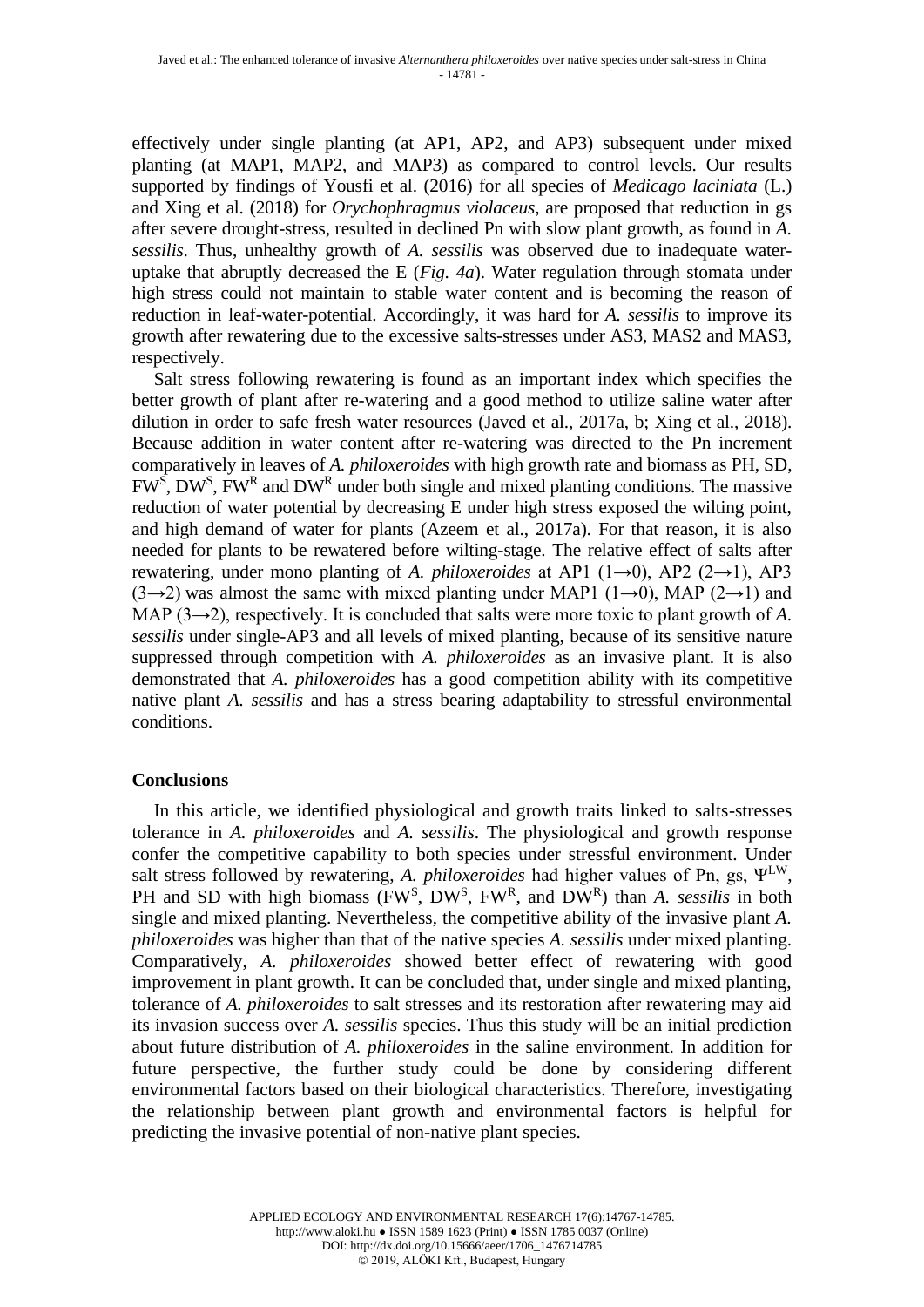**Acknowledgements.** This work was supported by State Key Research Development Program of China (2017YFC1200100), the National Natural Science Foundation of China (31971427, 31570414, and 31770446), the Priority Academic Program Development of Jiangsu Higher Education Institutions (PAPD), and Jiangsu Collaborative Innovation Center of Technology and Material of Water Treatment.

#### **REFERENCES**

- [1] Abbas, T., Pervez, M., Ayyub, C., Shaheen, M., Tahseen, S., Shahid, M., Bilal, R., Manan, A. (2014): Evaluation of different Okra genotypes for salt tolerance. – International Journal of Plant, Animal and Environmental Sciences 4: 23-30.
- [2] Amirjani, M. (2010): Effect of salinity stress on growth, mineral composition, proline content, antioxidant enzymes of soybean. – American Journal of Plant Physiology 5: 350- 360.
- [3] Ashraf, M., Foolad, M. (2007): Roles of glycine betaine and proline in improving plant abiotic stress resistance. – Environmental and Experimental Botany 59: 206-216.
- [4] Ashraf, M., Shahzad, S. M., Imtiaz, M., Rizwan, M. S., Arif, M. S., Kausar, R. (2018): Nitrogen nutrition and adaptation of glycophytes to saline environment: a review. – Archives of Agronomy and Soil Science 64: 1181-1206.
- [5] Ashraf, M. A., Ashraf, M., Shahbaz, M. (2012): Growth stage-based modulation in antioxidant defense system and proline accumulation in two hexaploid wheat (Triticum aestivum L.) cultivars differing in salinity tolerance. – Flora-Morphology, Distribution, Functional Ecology of Plants 207: 388-397.
- [6] Asrar, H., Hussain, T., Hadi, S. M. S., Gul, B., Nielsen, B. L., Khan, M. A. (2017): Salinity induced changes in light harvesting and carbon assimilating complexes of Desmostachya bipinnata (L.) Staph. – Environmental and Experimental Botany 135: 86- 95.
- [7] Azeem, A., Wu, Y., Javed, Q., Xing, D., Ullah, I., Kumi, F. (2017a): Response of okra based on electrophysiological modeling under salt stress and re-watering. – Bioscience Journal 33(5):1219-1229.
- [8] Azeem, A., Wu, Y., Xing, D., Javed, Q., Ullah, I. (2017b): Photosynthetic response of two okra cultivars under salt stress and re-watering. – Journal of Plant Interactions 12: 67-77.
- [9] Chen, L., Yu, Y., He, X. (2008): Historical invasion and expansion process of Alternaria philoxeroides and its potential spread in China. – Biodiversity Science 16: 578-585.
- [10] Chen, Z., Zou, Y., Chen, Y., Zhang, Z., Xu, X. (2010): Effects of fragmentation intensity of perennial roots and their burial depth on sprouting and early growth of Alternanthera philoxeroides (Mart.) Griseb. – Agricultural Science, Technology-Hunan 11: 103-111.
- [11] Croser, C., Renault, S., Franklin, J., Zwiazek, J. (2001): The effect of salinity on the emergence and seedling growth of Picea mariana, Picea glauca, and Pinus banksiana. – Environmental Pollution 115: 9-16.
- [12] Dong, B.-C., Yu, G.-L., Guo, W., Zhang, M.-X., Dong, M., Yu, F.-H. (2010): How internode length, position and presence of leaves affect survival and growth of Alternanthera philoxeroides after fragmentation? – Evolutionary Ecology 24: 1447-1461.
- [13] Drenovsky, R. E., Khasanova, A., James, J. J. (2012): Trait convergence and plasticity among native and invasive species in resource‐poor environments. – American Journal of Botany 99: 629-639.
- [14] Flexas, J., Loreto, F., Medrano, H. (2012): Terrestrial Photosynthesis in a Changing Environment: A Molecular, Physiological, and Ecological Approach. – Cambridge University Press, New York.
- [15] Gioria, M., Osborne, B. A. (2014): Resource competition in plant invasions: emerging patterns and research needs. – Frontiers in Plant Science 5: 501.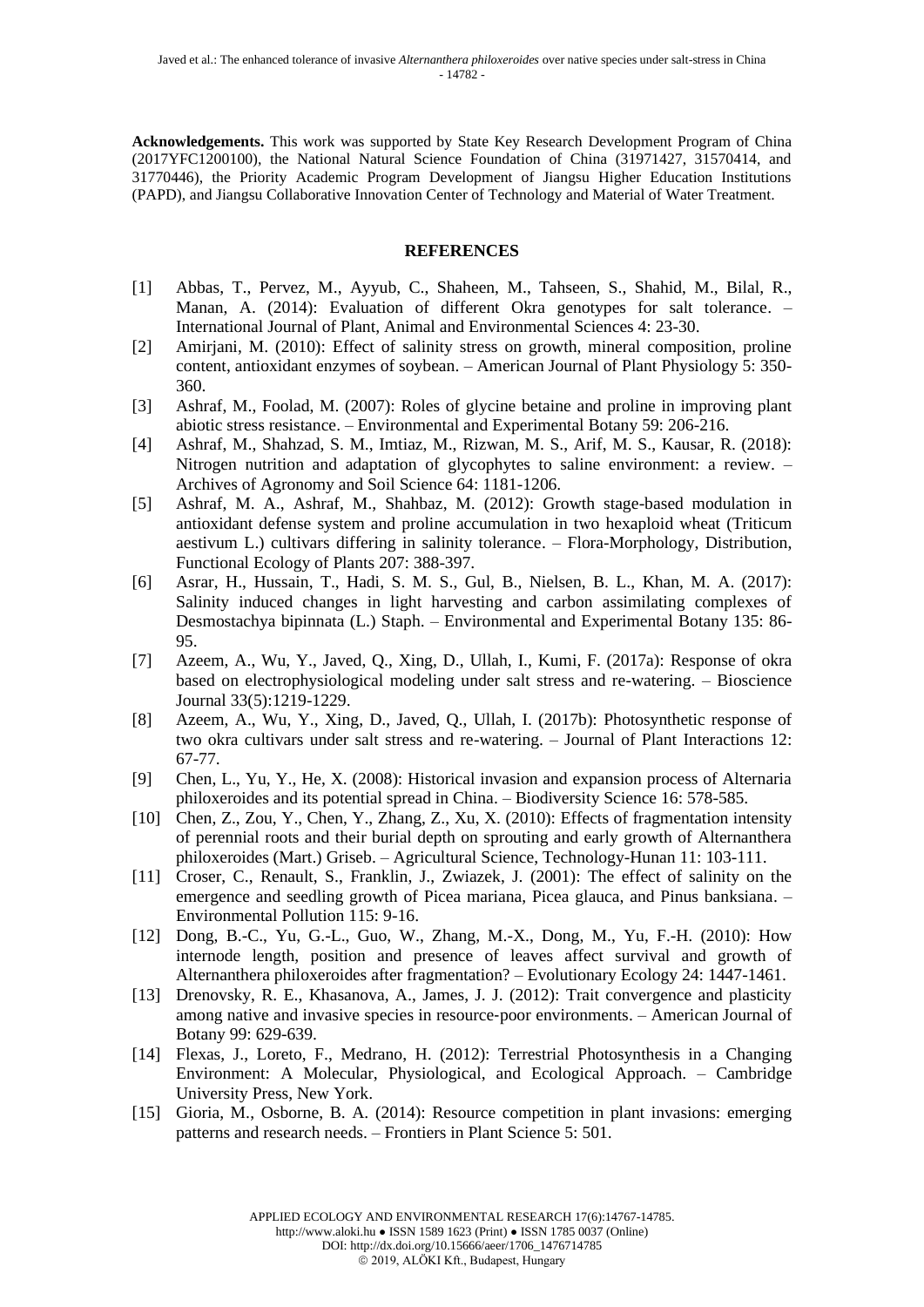- [16] Gunasekera, L. (2008): Sessile joyweed (Alternanthera sessilis): a popular leafy vegetable in South East Asia but federal noxious weed in USA. – Proceedings of the 16th Australian Weed Conference, Cairns, Queensland, 18-22 May 2008.
- [17] Habib, N., Ashraf, M., Ali, Q., Perveen, R. (2012): Response of salt stressed okra (Abelmoschus esculentus Moench) plants to foliar-applied glycine betaine and glycine betaine containing sugarbeet extract. – South African Journal of Botany 83: 151-158.
- [18] Hemakanthi De Alwis, G., Wijesekera, R., Jayasekera, T. (2006): Use patterns and residue levels of pesticides on mukunuwenna, a leafy vegetable grown in Sri Lanka. – Bulletin of Environmental Contamination and Toxicology 76: 119-125.
- [19] Javed, Q., Wu, Y., Azeem, A., Ullah, I. (2017a): Evaluation of irrigation effects using diluted salted water based on electrophysiological properties of plants. – Journal of Plant Interactions 12: 219-227.
- [20] Javed, Q., Wu, Y., Xing, D., Azeem, A., Ullah, I., Zaman, M. (2017b): Re-watering: An effective measure to recover growth and photosynthetic characteristics in salt-stressed Brassica napus L. – Chilean Journal of Agricultural Research 77: 78-86.
- [21] Javed, Q., Wu, Y., Xing, D., Ullah, I., Azeem, A., Rasool, G. (2018): Salt-induced effects on growth and photosynthetic traits of Orychophragmus violaceus and its restoration through re-watering. – Brazilian Journal of Botany 41: 29-41.
- [22] Keser, L. H., Visser, E. J., Dawson, W., Song, Y.-B., Yu, F.-H., Fischer, M., Dong, M., Van Kleunen, M. (2015): Herbaceous plant species invading natural areas tend to have stronger adaptive root foraging than other naturalized species. – Frontiers in Plant Science 6: 273.
- [23] Kolb, A., Alpert, P. (2003): Effects of nitrogen and salinity on growth and competition between a native grass and an invasive congener. – Biological Invasions 5: 229-238.
- [24] Kosma, D. K., Jenks, M. A. (2007): Eco-physiological and Molecular-Genetic Determinants of Plant Cuticle Function in Drought and Salt Stress Tolerance. – In: Jenks, M. A., Hasegawa, P. M., Jain, S. M. (eds.) Advances in Molecular Breeding toward Drought and Salt Tolerant Crops. Springer, Dordrecht
- [25] Liu, Y., Liu, M., Xu, X., Tian, Y., Zhang, Z., Van Kleunen, M. (2018): The effects of changes in water and nitrogen availability on alien plant invasion into a stand of a native grassland species. – Oecologia 188: 441-450.
- [26] Lorenzo, P., González, L., Reigosa, M. J. (2010): The genus Acacia as invader: the characteristic case of Acacia dealbata Link in Europe. – Annals of Forest Science 67: 101.
- [27] Meloni, D. A., Gulotta, M. R., Martínez, C. A., Oliva, M. A. (2004): The effects of salt stress on growth, nitrate reduction and proline and glycinebetaine accumulation in Prosopis alba. – Brazilian Journal of Plant Physiology 16: 39-46.
- [28] Memon, S. A., Hou, X., Wang, L. J. (2010): Morphological analysis of salt stress response of pak choi. – Electronic Journal of Environmental, Agricultural, Food Chemistry 9(1): 248-254.
- [29] Morais, M. C., Panuccio, M. R., Muscolo, A., Freitas, H. (2012): Salt tolerance traits increase the invasive success of Acacia longifolia in Portuguese coastal dunes. – Plant Physiology and Biochemistry 55: 60-65.
- [30] Munns, R., Tester, M. (2008): Mechanisms of salinity tolerance. Annual Review of Plant Biology 59: 651-681.
- [31] Nawaz, K., Hussain, K., Majeed, A., Khan, F., Afghan, S., Ali, K. (2010): Fatality of salt stress to plants: Morphological, physiological and biochemical aspects. – African Journal of Biotechnology 9(34): 5475-5480.
- [32] Niraimathi, K., Sudha, V., Lavanya, R., Brindha, P. (2013): Biosynthesis of silver nanoparticles using Alternanthera sessilis (Linn.) extract and their antimicrobial, antioxidant activities. – Colloids and Surfaces B: Biointerfaces 102: 288-291.

http://www.aloki.hu ● ISSN 1589 1623 (Print) ● ISSN 1785 0037 (Online)

DOI: http://dx.doi.org/10.15666/aeer/1706\_1476714785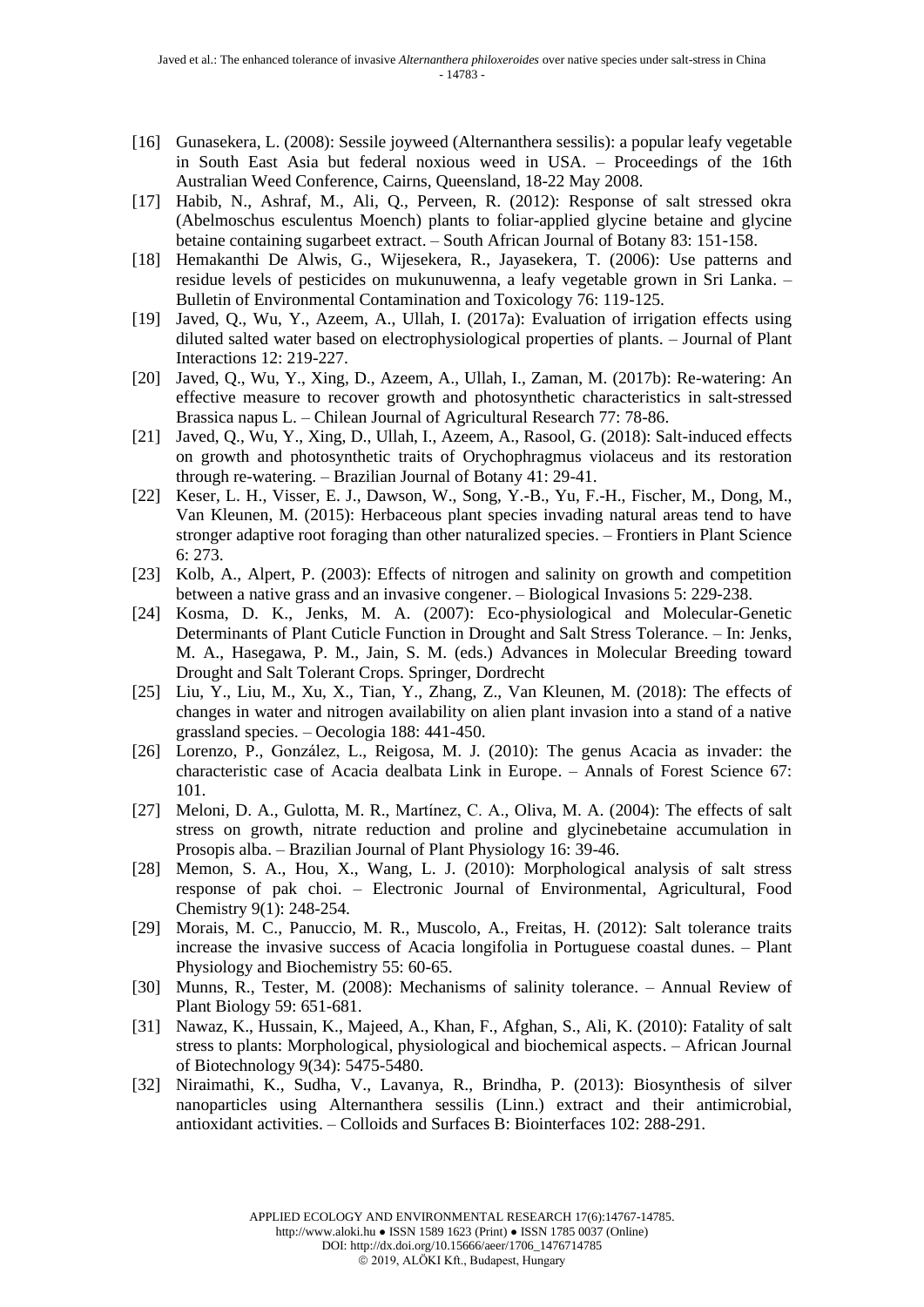- [33] Noe, G. B., Zedler, J. B. (2001): Spatio‐temporal variation of salt marsh seedling establishment in relation to the abiotic and biotic environment. – Journal of Vegetation Science 12: 61-74.
- [34] Ozaslan, C., Farooq, S., Onen, H., Bukun, B., Ozcan, S., Gunal, H. (2016): Invasion Potential of Two Tropical Physalis Species in Arid and Semi-Arid Climates: Effect of Water-Salinity Stress and Soil Types on Growth and Fecundity. – PloS one 11: e0164369.
- [35] Qian, H., Ricklefs, R. E. (2006): The role of exotic species in homogenizing the North American flora. – Ecology Letters 9: 1293-1298.
- [36] Quinet, M., Descamps, C., Coster, Q., Lutts, S., Jacquemart, A.-L. (2015): Tolerance to water stress and shade in the invasive Impatiens parviflora. – International Journal of Plant Sciences 176: 848-858.
- [37] Ricciardi, A., Blackburn, T. M., Carlton, J. T., Dick, J. T., Hulme, P. E., Iacarella, J. C., Jeschke, J. M., Liebhold, A. M., Lockwood, J. L., Macisaac, H. J. (2017): Invasion science: a horizon scan of emerging challenges and opportunities. – Trends in Ecology, Evolution 32: 464-474.
- [38] Richards, C. L., Bossdorf, O., Muth, N. Z., Gurevitch, J., Pigliucci, M. (2006): Jack of all trades, master of some? On the role of phenotypic plasticity in plant invasions. – Ecology Letters 9: 981-993.
- [39] Schooler, S. S. (2012): Alternanthera Philoxeroides (Martius) Grisebach (Alligator Weed). – In: Francis, R. A. (ed.) A Handbook of Global Freshwater Invasive Species*.* Routledge, London.
- [40] Schweiger, O., Biesmeijer, J. C., Bommarco, R., Hickler, T., Hulme, P. E., Klotz, S., Kühn, I., Moora, M., Nielsen, A., Ohlemüller, R. (2010): Multiple stressors on biotic interactions: how climate change and alien species interact to affect pollination. – Biological Reviews 85: 777-795.
- [41] Sekmen, A. H., Tuerkan, I., Takio, S. (2007): Differential responses of antioxidative enzymes and lipid peroxidation to salt stress in salt-tolerant Plantago maritima and saltsensitive Plantago media. – Physiologia Plantarum 131: 399-411.
- [42] Sun, Y., Ding, J., Frye, M. (2010): Effects of resource availability on tolerance of herbivory in the invasive Alternanthera philoxeroides and the native Alternanthera sessilis. – Weed Research 50: 527-536.
- [43] Van Kleunen, M., Weber, E., Fischer, M. (2010): A meta-analysis of trait differences between invasive and non‐invasive plant species. – Ecology Letters 13: 235-245.
- [44] Vilà, M., Espinar, J. L., Hejda, M., Hulme, P. E., Jarošík, V., Maron, J. L., Pergl, J., Schaffner, U., Sun, Y., Pyšek, P. (2011): Ecological impacts of invasive alien plants: a meta-analysis of their effects on species, communities and ecosystems. – Ecology Letters 14: 702-708.
- [45] Vitousek, P. M., Aber, J. D., Howarth, R. W., Likens, G. E., Matson, P. A., Schindler, D. W., Schlesinger, W. H., Tilman, D. G. (1997): Human alteration of the global nitrogen cycle: sources and consequences. – Ecological Applications 7: 737-750.
- [46] Weed, A. S., Schwarzländer, M. (2014): Density dependence, precipitation and biological control agent herbivory influence landscape‐scale dynamics of the invasive Eurasian plant Linaria dalmatica. – Journal of Applied Ecology 51: 825-834.
- [47] Xing, D., Wu, Y., Yu, R., Wu, Y., Javed, Q. (2018): Determination of appropriate irrigation time based on rewatering water-use efficiency. – Acta Horticulturae. DOI: 10.17660/ActaHortic.2018.1205.43
- [48] Yang, C., Yang, X., Zhang, X., Zhou, C., Zhang, F., Wang, X. E., Wang, Q. (2019): Anatomical structures of alligator weed (Alternanthera philoxeroides) suggest it is well adapted to the aquatic–terrestrial transition zone. – Flora 253: 27-34.
- [49] You, W.-H., Fang, L.-X., Xi, D.-G., Du, D.-L., Xie, D. (2018): Difference in capacity of clonal integration between terrestrial and aquatic Alternanthera philoxeroides in response to defoliation: implications for biological control. – Hydrobiologia 817: 319-328.

http://www.aloki.hu ● ISSN 1589 1623 (Print) ● ISSN 1785 0037 (Online)

DOI: http://dx.doi.org/10.15666/aeer/1706\_1476714785

© 2019, ALÖKI Kft., Budapest, Hungary